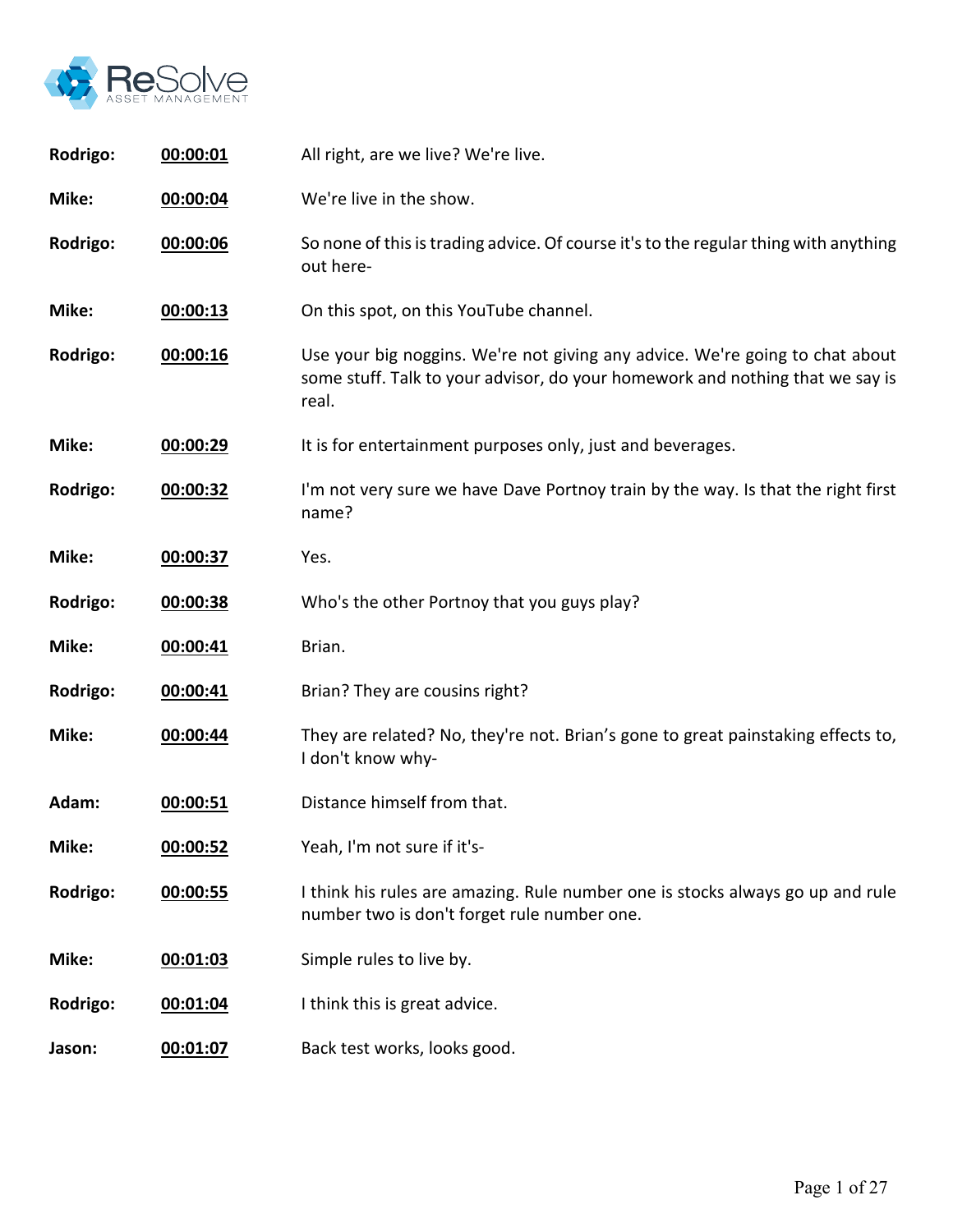

| Rodrigo: | 00:01:10 | You should hear his prediction. You want to know his prediction? He's going to<br>go back. Remember this follows in the conversation. We had Mike yesterday<br>with Steve that we're going to have in our podcast. But the moment that sports<br>start back up and he closes his barstool thing and starts betting on sports again,<br>I actually think all the Robinhood guys go away and they have something else<br>to play with. I'm going to mark the top. The moment we have like NBA goes |
|----------|----------|--------------------------------------------------------------------------------------------------------------------------------------------------------------------------------------------------------------------------------------------------------------------------------------------------------------------------------------------------------------------------------------------------------------------------------------------------------------------------------------------------|
|          |          | live, that'll be the peak of the S&P, fearless prediction.                                                                                                                                                                                                                                                                                                                                                                                                                                       |

- **Mike: 00:01:41** Oh, nice. I like it.
- **Rodrigo: 00:01:42** By the way, I've been wrong. I've been 0 for 5
- **Adam: 00:01:44** Would you say the second we go with NBA goes live? What is that?
- **Mike: 00:01:49** Year. It's the sports betting International.
- **Jason: 00:01:50** National Basketball Association.
- **Rodrigo: 00:01:53** National Basketball Association.
- **Adam: 00:01:54** Yeah, it's okay. I see. As soon as they go live because that will be the distraction
- **Jason: 00:02:01** It's a popular sport Adam.
- **Rodrigo: 00:02:03** We want to make money for that. But that was fantastic.
- **Mike: 00:02:07** It's a popular sport. Is that the one with the puck?
- **Jason: 00:02:14** Close.
- **Rodrigo: 00:02:17** So what's our topic for today? What are we going to chat about? Sorry, I digress. I was just saying-

**Mike: 00:02:23** Well, first of all I'd like to thank everybody who keeps joining us for these conversations which are meant to be set in a happy hour setting. So as we've said, use your brains to extract any knowledge and hopefully you'll get lots of entertainment and we do want to have the conversations that you might have at the happy hour setting after a week's work where there's lots of confusing rhetoric going around the investment world and please subscribe and like and share the show. It'll help us gather more guests to have on as well as our own personalities and today it's beverages and leverages, or, I guess, leverage over beverages and risk and reward and vol trading of all sizing and the implications for strategy, volatility and all that. But I'm going to start with the beverage side.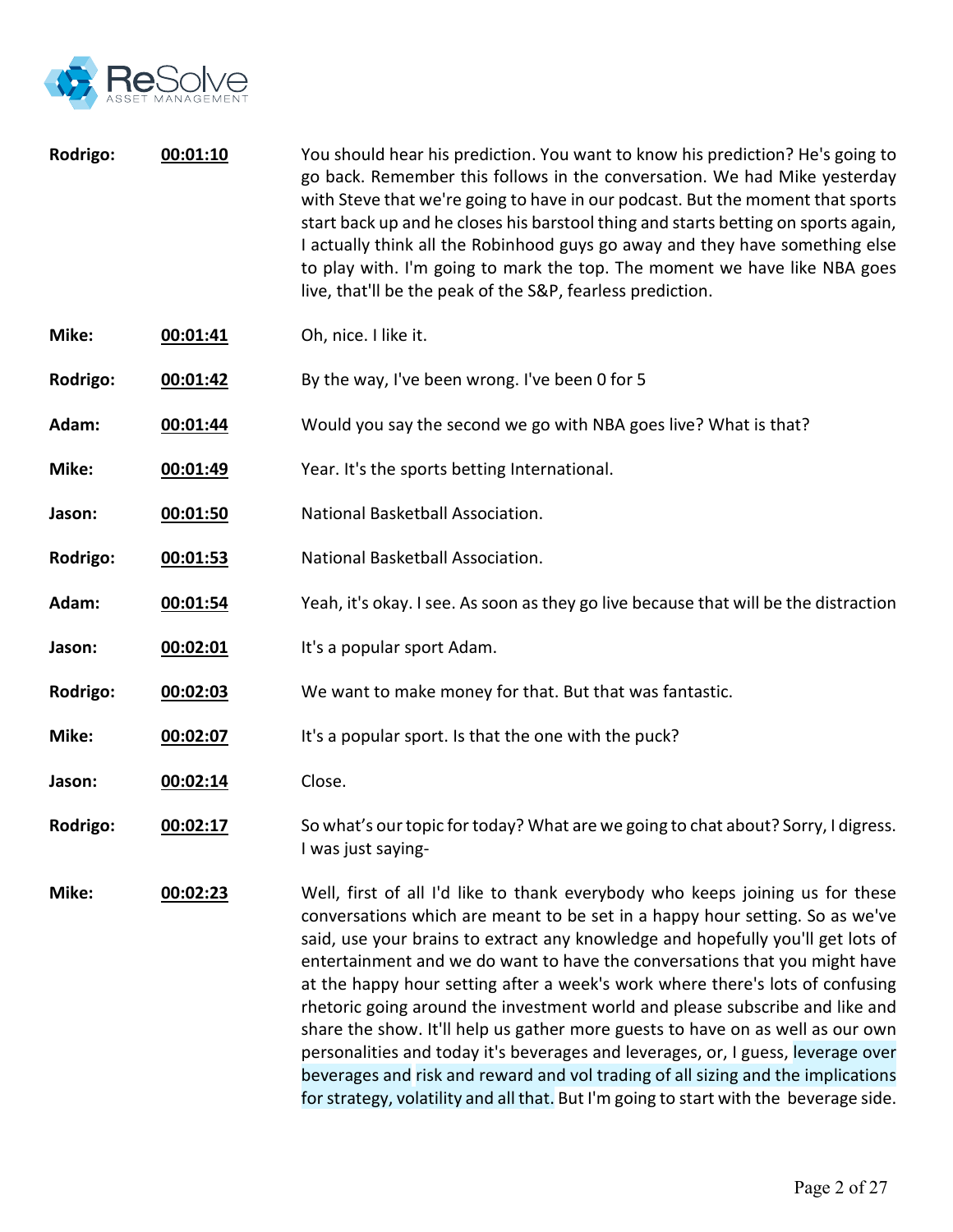

So I've selected a nice Chardonnay today. A Mon Frere Chardonnay, it's from California. It's got a nice little elephant on a bicycle. I think that's fairly apropos for today's market.

- **Adam: 00:03:36** You've elected to have a taste of Mon Frere.
- **Mike: 00:03:39** I exactly, precisely. Well played.
- **Adam: 00:03:43** That's good.
- **Jason: <b>00:03:44** I have the West Avenue cider today, delicious heritage apple sour cherry cider, product of Ontario. It's really good.
- **Adam: 00:03:52** Excellent. I'm drinking a vodka fruit punch because I have just in the last couple of days tried to kick sugar again which I've been indulging in far too frequently over this quarantine. So I am trying a sugar free solution here tonight.
- **Rodrigo: 00:04:17** Well, this is a Pinot that has ,in Canada now they show if you go to the LCBO for those who don't know in Ontario we have a government runs liquor store and has all these bells and whistles. In this case you can actually look at the label for how many grams of sugar per litre. This one has four so you can drink away, this is healthy good man.
- **Adam: 00:04:40** Four grams per litre?
- **Rodrigo: 00:04:42** Four grams per litre. There's tons of those. Tons.
- **Adam: 00:04:44** Wow.
- **Mike: 00:04:47** There's tons of litres?
- **Jason: 00:04:50** Adam speaking 25 divided by four?
- **Mike: 00:04:55** There are extra litres at the store.
- **Adam: 00:04:59** So what do we aspire to talk about this today?
- **Mike: 00:05:02** I think this is pretty interesting actually.
- **Adam: 00:05:05** I agree.
- **Mike: 00:05:06** You've got a couple of- Right. Go ahead.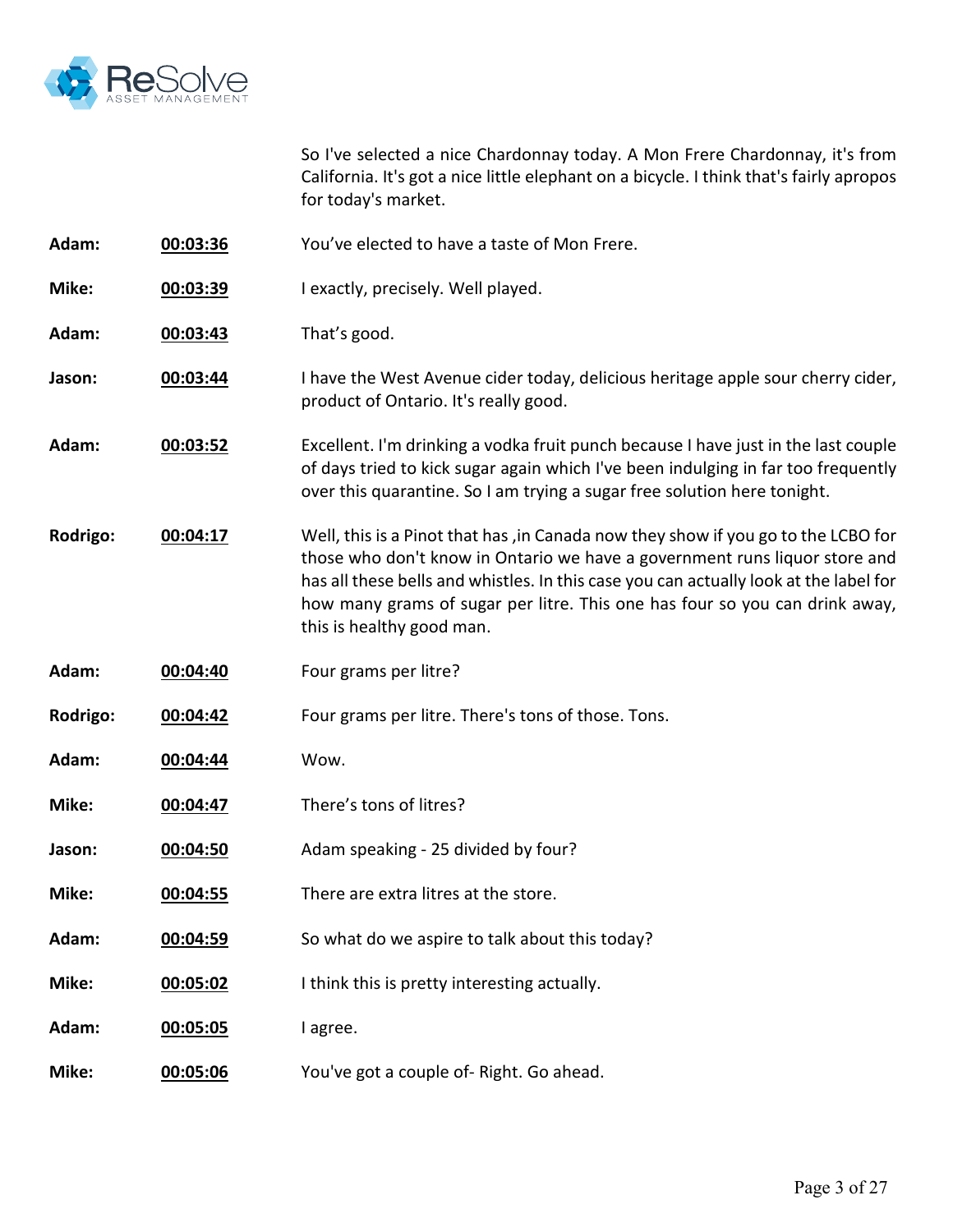

#### CalPERS and Leverage

- **Adam: 00:05:09** No. But I think it was this Monday, if not late last week CalPERS. The California Pension Plan came out and stated that as a matter of policy, they're going to introduce about \$80 billion worth of leverage on their investment portfolio, which I want to say represents about a 30% leverage rate on the value of their portfolio, was it 20?
- **Rodrigo: 00:05:39** Well, that's what I saw from Twitter, I could be wrong.

**Adam: 00:05:43** And there was all manner of reaction to this statement. And so it gave us an opportunity to pretext to talk about one of our favourite topics. We've heard a lot about this. You can't eat Sharpe ratio and we've talked a lot about the fact that the whole discussion of leverage is, as Mike will say, turtles, it's completely disingenuous because there's leverage everywhere. If you've got an equity portfolio, the leverage ratio in the S&P is two to one. We all know that pensions and endowments have been leaning very heavily, and at an accelerated rate into private investments like PE, and private equity and real estate and real estate and infrastructure. All of these have a lot of leverage embedded in them. Now they're making this explicit, but really, nothing's changed. Now, I do think it's an interesting point of discussion about how they're going to use this leverage whether they're going to use it wisely in order to enable them to further diversify their portfolio, or whether they're just introducing what we sometimes called a Texas Hedge, where they're just doubling down on that one primary risk premium, the equity risk premium that dominates most portfolios.

**Rodrigo: 00:07:11** So I think I can provide a little bit of context that I don't think any of you have had, because I don't know if I shared this with anybody yesterday. But I was in a conversation with a CIO of a large pension plan here in Canada. I invited him to come but he couldn't do it. Said he was zoomed out. And so we were discussing our strategies, how they would fit with his strategies, how they did during this first quarter. And he said the alternative sleeve was absolutely decimated. ARP got destroyed in like a 12 vol ARP didn't do what they expected it to do. Their risk parity portfolio lost over 20% at 10 vol. Their hedge fund portfolio out of all the hedge fund managers that they hired only one made positive returns. Everybody else lost money. And so he said, do you want me to tell you what we can do together? Absolutely nothing. Like, I cannot mention to the board anything that has to do with alternative. The word alternative is gone. The word risk is gone.

> So risk parity, risk premia, I just can't, it's not happening. And yet, we are underfunded and we need to provide better returns. And so what I am leaning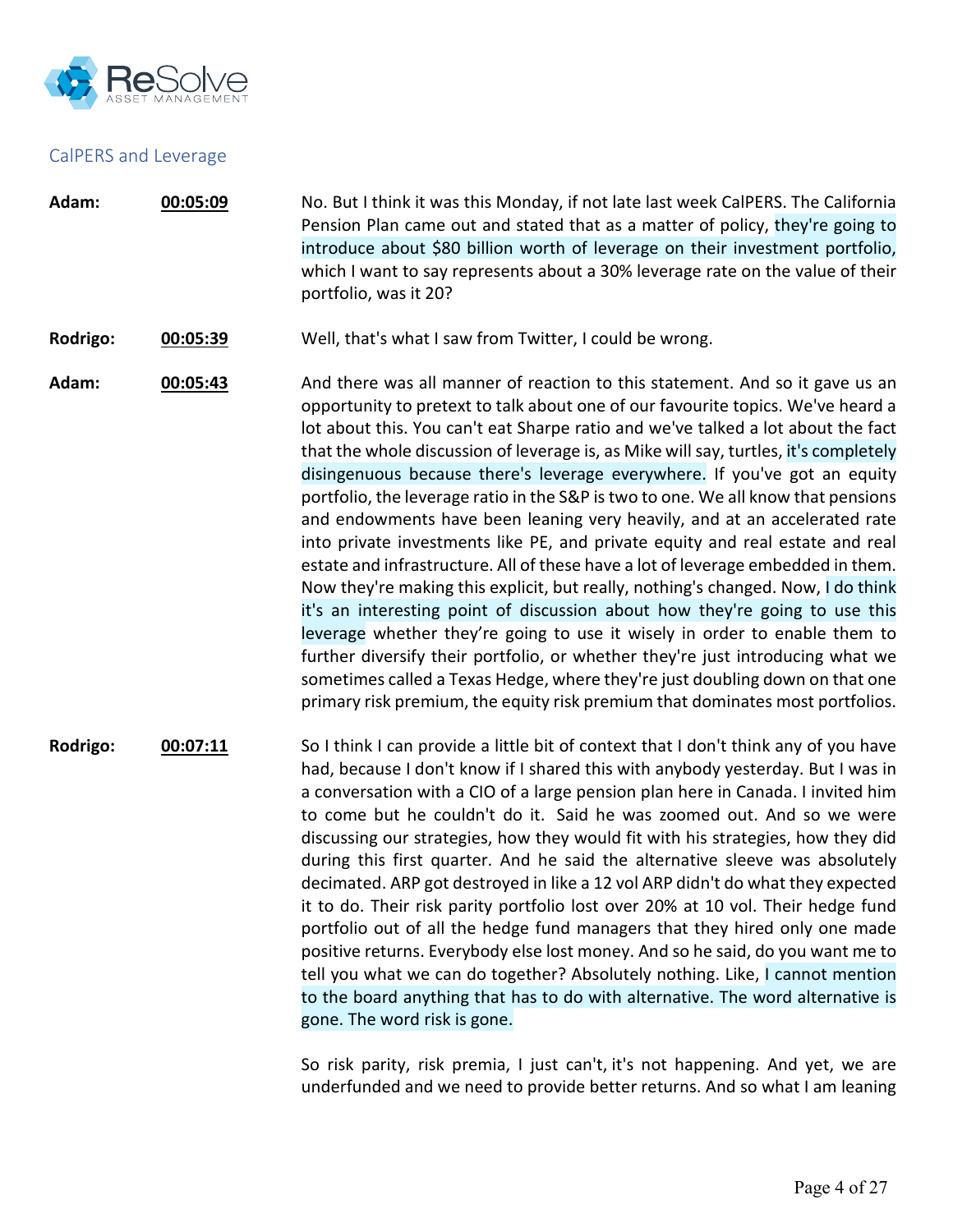

towards, I think the only tool left for me as a CIO is to use leverage on beta. And by beta he means all the beta. And I said, okay, so you're taking a chapter out of CalPERS and he's like, what's CalPERS doing? So independently, he came to the conclusion that all this stuff that was supposed to provide cushion and diversification and offset and excess returns has been dismal for the last two years. The board is tired of it, the only thing left because what he mentioned was indeed we know, when I mentioned the two to one on equities in terms of leverage and so on. He said, I'm well aware, the board is well aware. That's why I can do that. Because it is the easiest new thing, that's old. Because they're already using leverage and I can be explicit about that. The only difference is that that's implicit leverage, this is explicit leverage that they're legitimately going to go out to the banks and say, I need this much leverage in order to get more exposure to capture that excess return that I need to provide for my constituents.

- **Adam: 00:09:38** So it's fine. But are they just talking about levering onto equity beta or equity beta proxies, or are they talking about-
- **Rodrigo: 00:09:48** You know what? In your case it's more like a 60-40. They're levering it at 60-40.
- **Adam: 00:09:52** So yeah, then equity beta? Since 60-40 is-
- **Rodrigo: 00:09:56** No. Equity in bonds, the 60-40 will be. It's like, what's that ETF that Jake-
- **Mike: 00:09:57** The 90-60?
- **Rodrigo: 00:10:03** The 90-60. It says something-
- **Adam: 00:10:04** That's fine, but then they've got a larger capital allocation to bonds to even out the risk. It's not even, but it's better. Is that what they're doing? They're levering up the bonds?
- **Rodrigo: 00:10:14** That is what I took away from that. They're levering up both sides. He kept saying beta …
- Adam: **00:10:19** If you're levering up this 60-40 capital ratio, you're just levering up equities.
- **Mike: 00:10:29** Well, just a couple of things, I'd love to hear about the-

**Rodrigo: 00:10:31** The only thing left.

**Mike: 00:10:33** Well, it's the only thing understandable that's left and there's problems in there because the Sharpe ratio of that portfolio vacillates between point one and one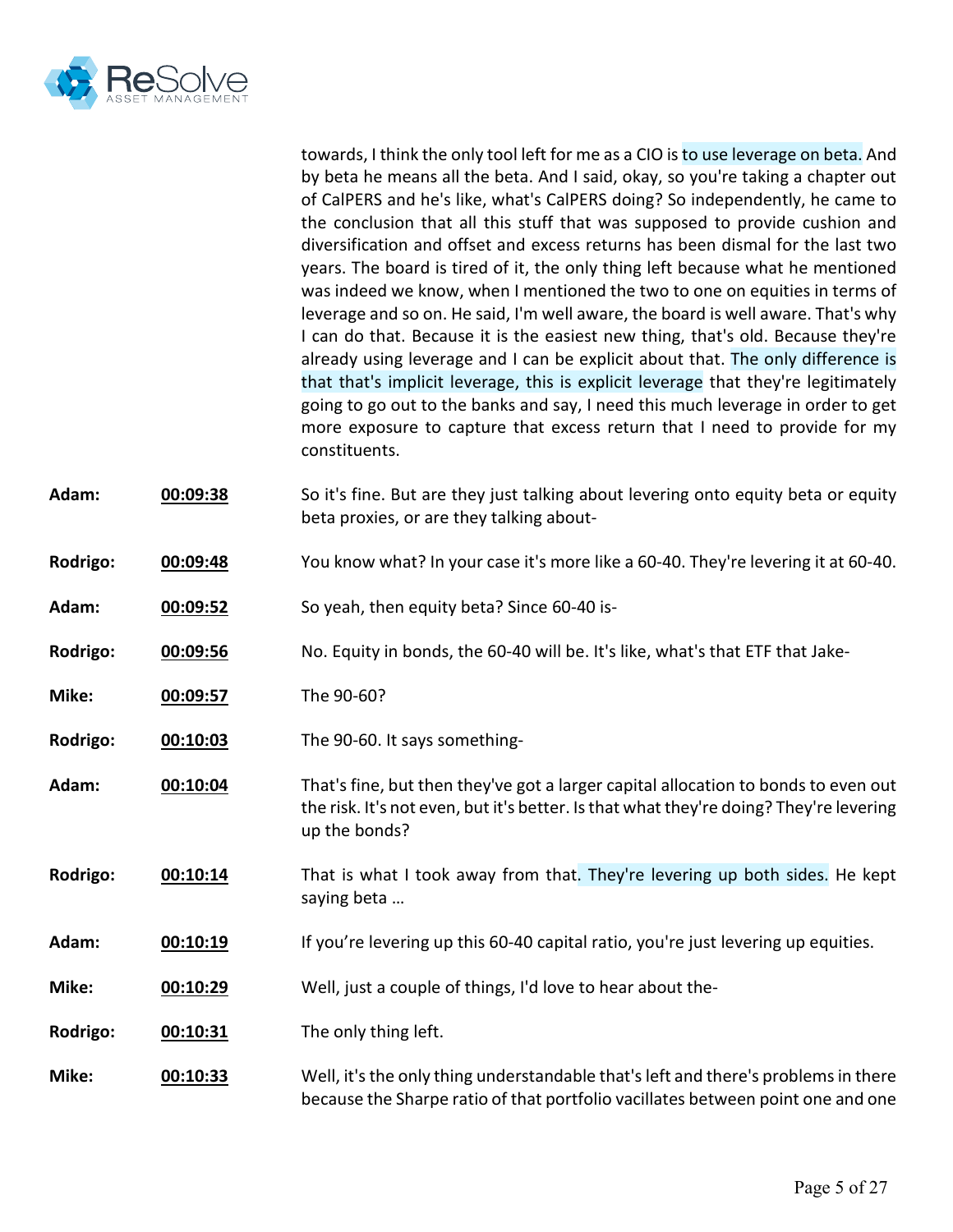

or two. And so you lever that Sharpe ratio and over 1, 2, 3 rolling periods you're going to have vastly different outcomes. And then you get into decade long periods where neither stocks nor bonds perform and you have that lever that's going to be a real mess. But I kind of think this conversation actually triggered my thoughts because I haven't had a chance to connect with Adam yet on some of the things that you might have discussed with Andrew. I think it's - sorry, Andrew, you said you had a call with him later - Miller. Andrew Miller on return assumptions. And then bringing that back to the research report from Research Affiliates that talked about the actual significant gap that the endowments have post COVID on their pension requirements on their distributions and whatnot. And so I would love to hear what you and Andrew touched on. If you touched on that. I actually don't know because I haven't had a chance to listen to it yet. But those were things I wouldn't mind connecting.

**Adam: 00:11:46** Andrew had had some really good points, as usual, one of them was that nonrecourse leverage is very different than recourse leverage. So CalPERS is in a position to be able to issue debt. Now I don't know whether that's true in terms of their corporate or the rules of CalPERS. But they could certainly modify the rules if it's not currently encoded in the rules to allow them to issue intermediate or long term bonds. So you can issue debt. And that becomes nonrecourse leverage. If you issue debt, five year debt, 10 year debt, then you can use that leverage to empower as a force multiplier on your diversified portfolio because if markets drop, then the people that have loaned you money are not in a position-

- **Jason: 00:12:43** There's no margin call.
- **Adam: 00:12:45** Exactly. There is no margin call.
- **Jason: 00:12:46** And you're also locking in your interest rate too, as opposed to margin typically, obviously, changing every night. So you get into variable interest rate risk which is a whole other element of all this.
- **Adam: 00:13:02** Yep. They obviously have different balance sheet components. There's a very large liability on the balance sheet and so you can use the leverage to better manage that liability more directly as well. So, there's a variety of moving parts and if they do this properly, I think they should be lauded for it, if they do it improperly with just like a levered beta bet then I think then, they're just all in on black.

# **Mike: 00:13:35** Implicit in that too, though, is the fact that like pension liabilities grow as the risk free rate drops. So you've got this downward pressure on very long term rate assumptions which actually balloon the size of the pension obligation. And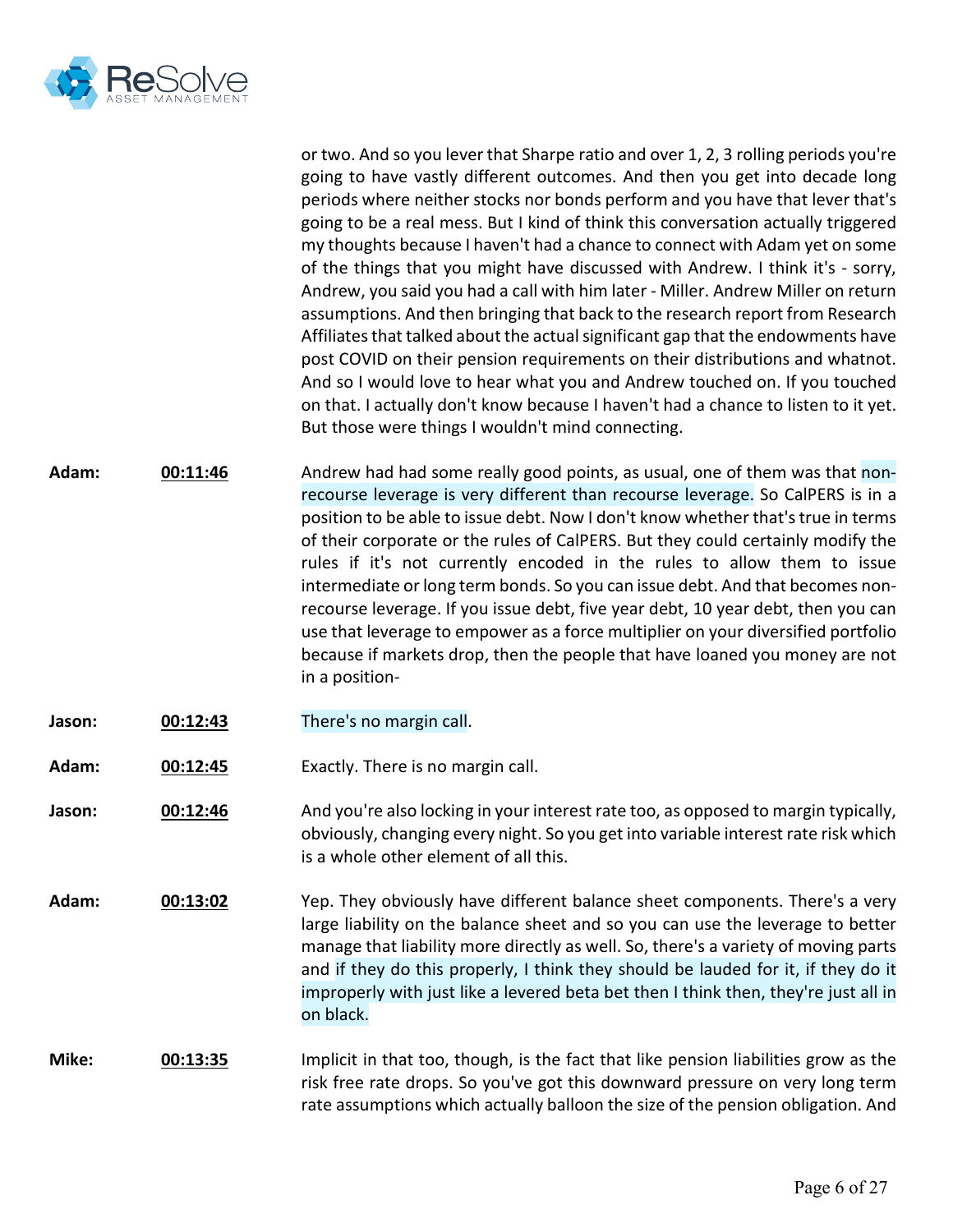

then you go to the market, you're going to get some capital in and then the assumption there has to be that that capital has to be allocated across a various number of assets that will produce a return in excess of that capital and the payments regardless of the margin call issue. Which gives you a longer timeframe to have the vacillations back and forth, but you still do need to have an excess return. And if the equity risk premium disappears for a decade that becomes still a challenging problem over a decade. I'm not sure how long they were thinking about issuing the bonds or what that might be like, but it still creates some interesting, maybe unintended consequences or long term consequences that are maybe more difficult to manage.

**Adam: 00:14:50** It just reduces the path dependencies in the short term. Like if they're able to issue bonds and create duration on their liabilities. Then they're adding obviously - I mean their liabilities have a fairly long duration anyways, but because of pension liabilities they're adding to that. But the alternative is, you have borrowing using short term borrowing instruments that are callable, which is a typical margin type borrowing situation against long term assets. So you've got this major duration mismatch, like, take on debt, match your investments against the duration of that debt and diversify so that as you say, you're not vulnerable to a situation where you're levering up the balance sheet into a period where the growth side of that equation doesn't deliver enough returns to at least overcome the cost of borrowing.

> The whole point is, if you borrow it allows you...given a fixed return requirement, if you're allowed to borrow or introduce leverage, it allows you to diversify. Because when you look at the cross section of the available investments, stocks are high volatility and commodities are high volatility. But there are other types of investments that are much lower volatility. If you want to create diversification in the portfolio, you need to have some of those low volatility investments in there alongside the high volatility investments. And in order to hit your required return, you then have to lever up that full portfolio. So, it provides the option to diversify, but it doesn't necessarily mean that they're using it to diversify.

**Mike: 00:16:39** Correct and even if you get into a long term deflationary environment, even a minor one, you're now paying, you're having to pay back those loans that you took on a long term basis with monies that are more valuable when you pay them back than they were when you took them out. If we're truly in a pervasive, disinflationary or-

## **Adam: 00:17:01** Well the value of your liabilities is climbing anyways, because presumably the rates are going up and you've locked in a long term rate and your liabilities themselves are sensitive to the prevailing rates. So your asset liability ratio is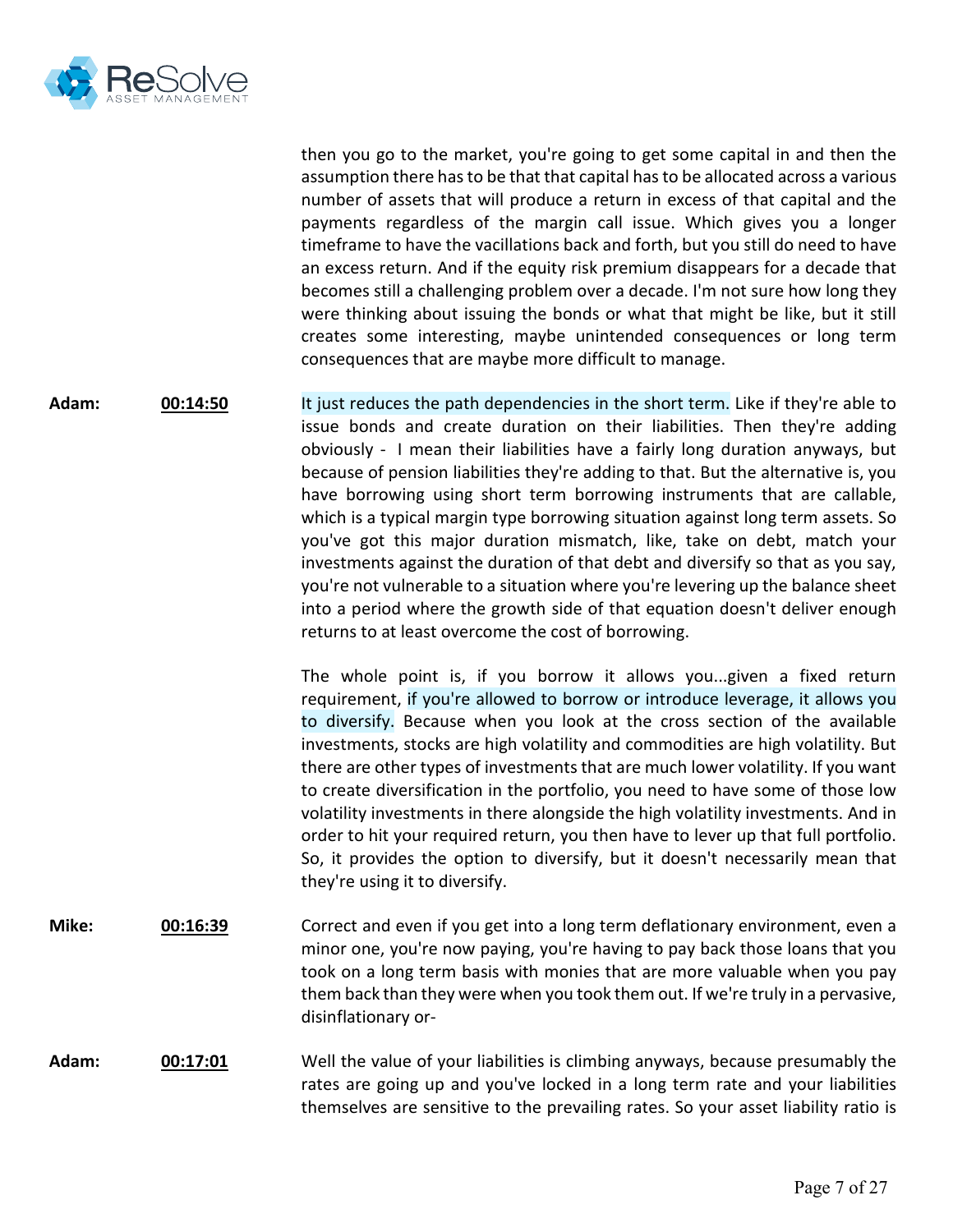

improving in the case of inflation. And if you diversify properly, then you also have an opportunity to amplify that effect because the assets in your portfolio that are designed to thrive during inflationary periods are producing excess returns. And then, while the other sleeves of the portfolio are suffering.

**Rodrigo: 00:17:40** Which answers the first question we got today, which is how it is managing leverage when both bonds and stocks are going down at the same time? So that's a great question and I think you've covered it. You don't, you're just more exposed to both of them going down at the same time like in the 1970s. They were correlated and they both returned around zero for the decade in real terms. So, if you don't have an inflationary asset, whether it's TIPs or commodities or gold, and you're not levering the whole portfolio, then that becomes a problem. It becomes a real gap. So I agree, levering up just the traditional 60-40 can be a dangerous thing.

- **Adam: 00:18:22** Now, this has the potential to devolve into just another conversation about the merits of risk parity.
- **Rodrigo: 00:18:31** Why not? Wait, why not? Okay.

# Leverage and Risk Parity

**Mike: 00:18:35** It's not just risk parity. I think risk parity is just thinking through one lens of asset classes and the potential for asset classes to provide diversity to a portfolio but that is not the only lens. There are the factor premia, there are things like carry which even in a negative rate environment you have carry. And so, again, it's more about the maximization of diversification if you're going to introduce leverage into a portfolio, it is very important that you are really providing some diversification to the portfolio that truly lets that portfolio thrive in any environment which you may encounter. And that's not just an asset class based discussion. That's a factor based discussion as well. The one that is often overlooked.

**Adam: 00:19:26** Yeah, it's complicated because we use these terms interchangeably internally. Where risk parity is not just the traditional idea of diversify appropriately into stocks, bonds and commodities, it is rather identify as many different sources of risk and return as possible, and then form a portfolio of all of those different sources of return in a way that allows each of those sources of return to express their unique personalities when the time is right. So yes, and the idea is, risk parity is much broader than what everybody seems to think it is.

## **Rodrigo: 00:20:06** … I want to address one thing that comes to mind now that I have, you see CalPERS talk about leverage as a pension plan, and they're kind of letting...when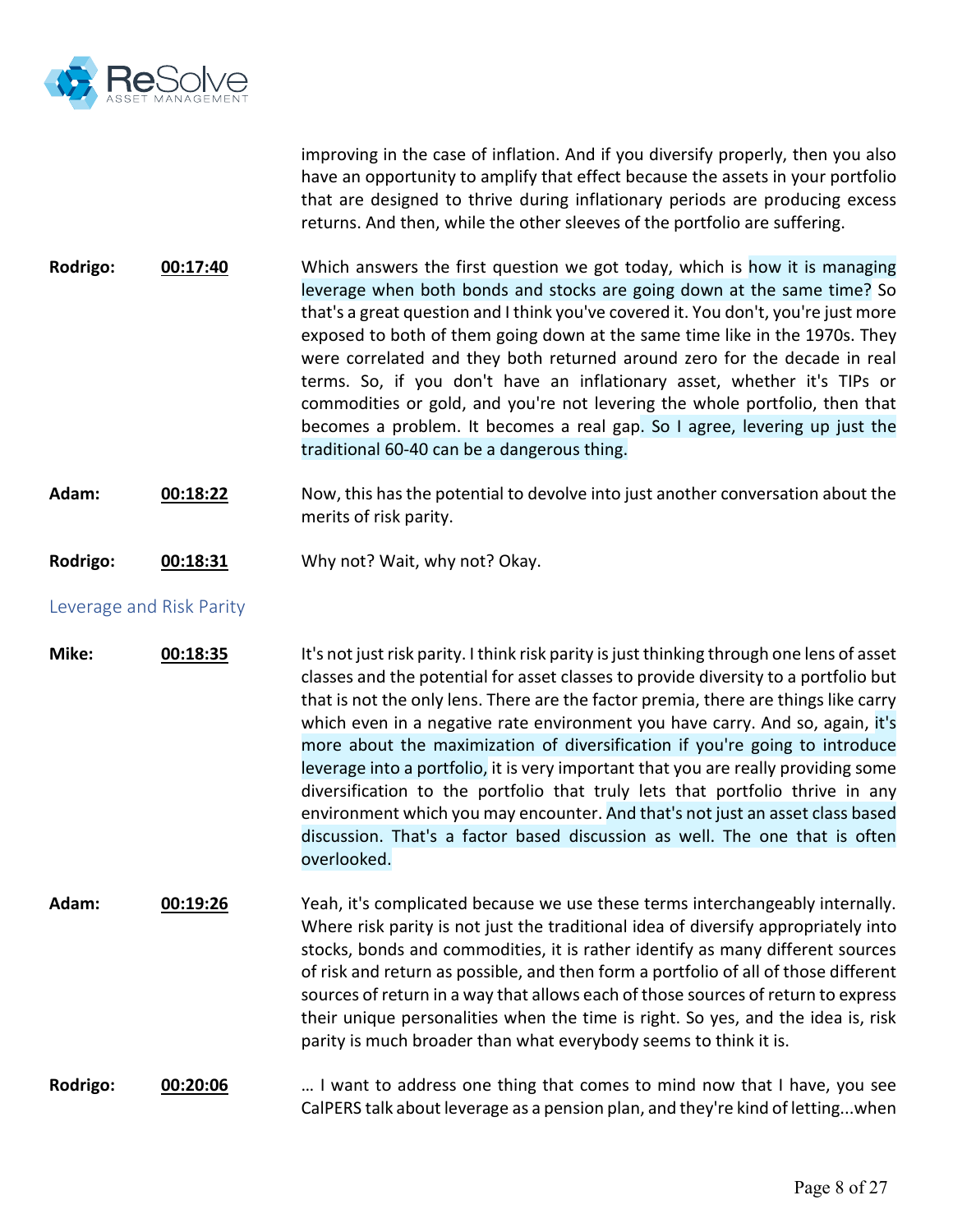

CalPERS does anything, all the other pension plans are like, oh, that's okay to do? Okay, well I'll do it. And I thought this individual was echoing what CalPERS had said, but in fact, he came to the conclusion on his own. I wonder how many more CIOs of large pension plans are coming to the same conclusion and saying, look, the only thing left is leverage here. The question here is there's a belief that there is a level of instability in the markets right now due to many things, one of which is this volatility targeting, the financial universe is actually levering up more than ever has and that this can lead to instability. Now, the pension plans are doing it and how do we think about that?

- **Adam: 00:21:03** Well, I'm not sure that that's what they're doing either. The idea of dynamic volatility targeting is different than the idea of creating a strategic asset allocation that you lever and rebalance. So they're two different things. Dynamic volatility targeting strategies are observing the current volatility environment. And since you're targeting a certain volatility, if the market volatility is high you need to reduce exposure. And when the market volatility is low, you need to increase exposure. But that's obviously not the only way to use leverage or target volatility. Target a very long term volatility as long as you have strong assumptions about the true distribution of volatility on average over the long term. If you sort of say, well, equities have an average volatility of 18 or 20%, bonds have an average volatility of 5% and you create a strategic portfolio that achieves that target over the very long term or is targeted to so, you're not reacting to changes in market volatility other than perhaps to the extent it shifts your current strategic allocation out of whack, you'll then rebalance back to that strategic allocation. But that's actually counter cyclical that the activity moves in the opposite direction from the dynamic risk or dynamic volatility targeting approach. So in fact, those two are nicely offsetting mechanisms that can preserve some kind of market equilibrium rather than exacerbating it as it is so often can pervade or conveyed in podcasts and into literature.
- **Rodrigo: 00:22:48** And I think that's exactly from what I've read CalPERS is likely to do, it's going to set a leverage amount. And then when it goes beyond or below that it's going to probably rebalance and re-up. And this is what, again, not to talk about risk parity again. But risk parity is divided into two camps, those that are dynamic volatility targeting and those that set an amount of leverage and then are constantly acting as a counter cyclical approach using leverage to stabilise the market. Anyway, that's something that's come up quite a bit - wanted to address it.
- **Mike: 00:23:24** I thought it was interesting. I don't know if you guys actually had a chance to look at the Research Affiliates paper on this, but they sort of made the connection that in an environment where you've got a risk free rate of 1% call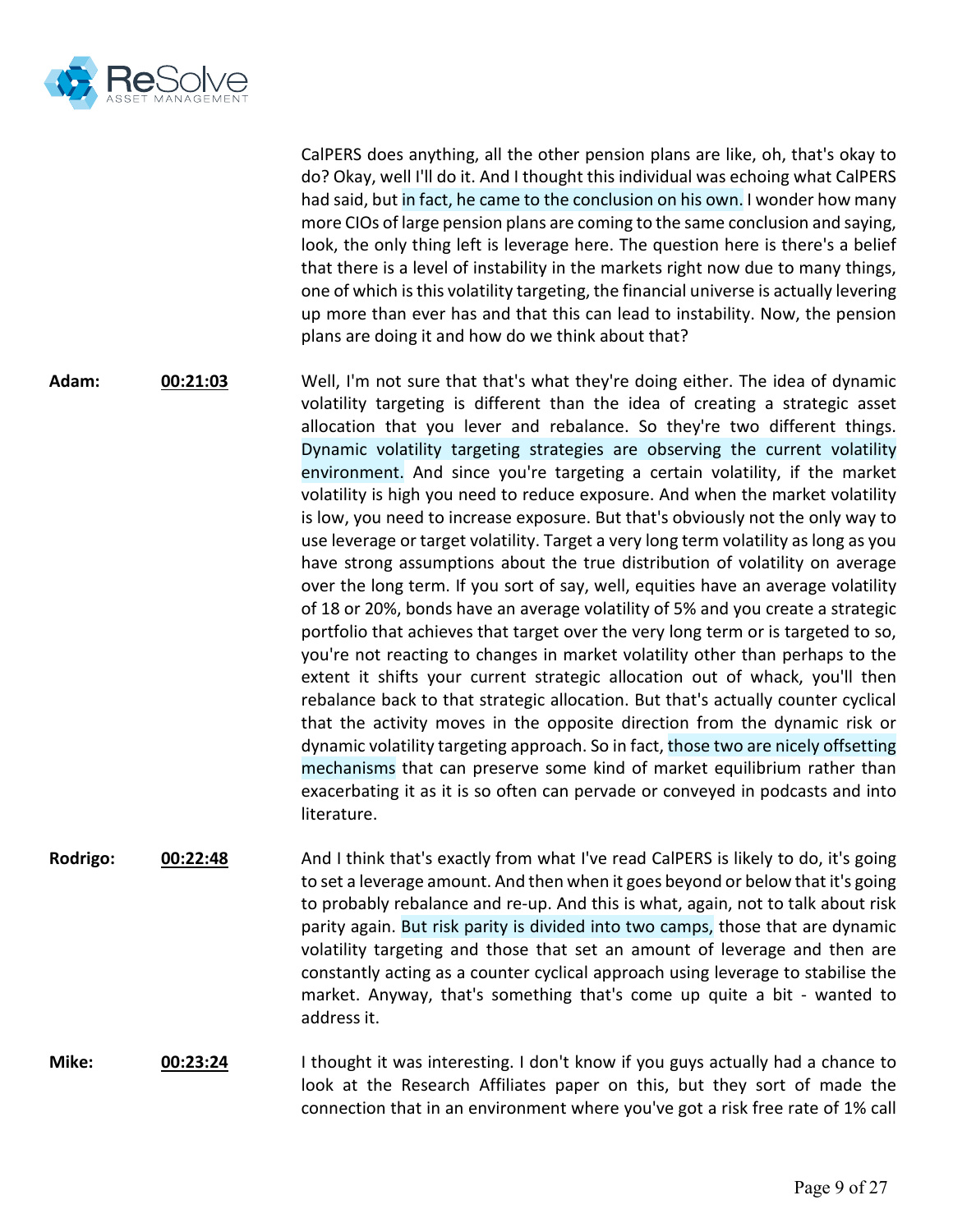

that 1.15% on long dated treasury bonds, any return assumption over 4% is aggressive. The average state pension fund assumption is 6.5 with a large dispersion around it. So those are very large pools of capital, they're faced with a pretty significant problem that I'm not sure that they're addressing and CalPERS is going to add leverage. At the same time, they removed their tail protection, which is if you were going to...I'm pretty sure it was not CalPERS that …

- **Rodrigo: 00:24:09** Yeah, I think you're right**.** Yeah, they did, like a few months before the event, right?
- **Mike: 00:24:13** Right. So now you're going to lever into well, we don't know exactly how they're going to be levering. I don't know, at least if anyone has some comments out there that does know a little bit more detail it would be great. But it would seem to me that you might prioritize some protection if you're going to lever in order to...One of those ways is obviously, we discussed is diversification, right? So you if you diversify, you are cutting off the tails of the individual assets because their exposure to the structural regimes that they have a proclivity to react under. And so that will smooth returns, you're also doing that through diversifying the portfolio. So there's a number of ways to do that. We talked about adding factors and whatnot, but it just seems strange that the reaction is let's throw the tail hedge out the window. And now let's lever. It just seems quite reactionary or but I hadn't really considered the idea that they would be just issuing bonds into the marketplace, which is another interesting wrinkle in that whole thing. It allows you to take a much longer period of time to smooth out the returns.
- **Adam: 00:25:17** Yeah, and I'm not sure that that's what they're doing. But I think that that would be a... that's more akin to the Buffett method, right? I was wondering as we go through this you've got sort of more permanent capital. AQR published, it was Lasse Pederson published a few years ago, a paper called Buffett's Alpha where they decomposed Buffett's excess returns into factor exposures and access to very cheap non-recourse leverage through the float of his insurance company and determined that Buffett ran his portfolio at an average leverage ratio about 1.6. So, I was wondering what they sort of trying to mimic the Buffett bet here with his leverage or just lever up into equities, maybe read up into some other factor exposures? Buffett obviously preferred quality companies and low volatility, et cetera. Maybe they're taking some steps in that direction, which I think would be positive. But I wonder, the reality is, there is a huge amount of leverage already on the balance sheet just by virtue of their allocations to equities, private equity, infrastructure and alternatives. So, you're in many respects levering up and already highly levered portfolio. And if you're not taking steps to diversify away the concentrated risk in the portfolio then you're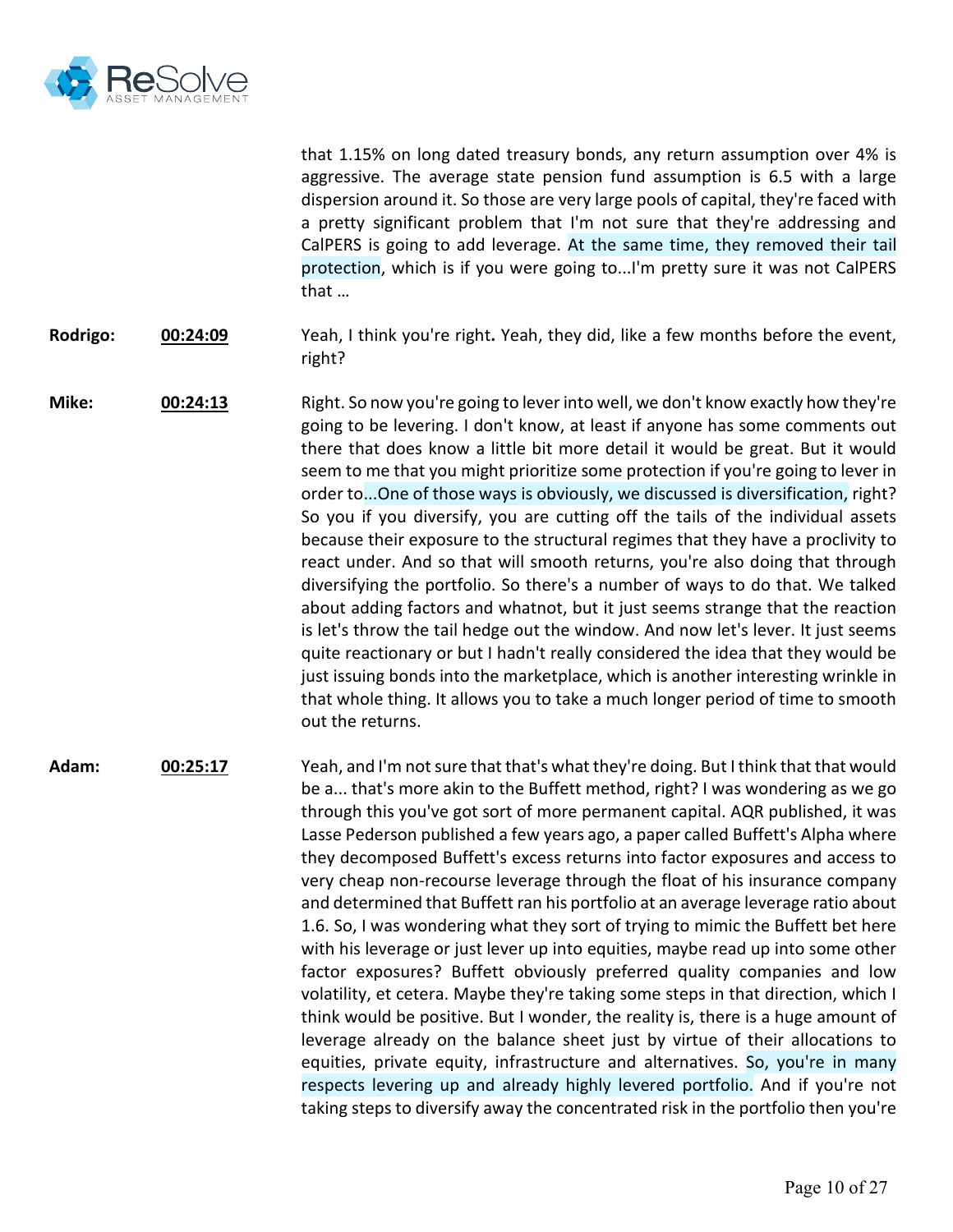

probably compounding the problem rather than creating a force multiplier on the solution.

### Leverage and Private Equity

- **Rodrigo: 00:26:56** Well, what's interesting is that a large portion of the leverage if not the highest portion of the leverage and a lot of these plans happen to be private equity, private debt. And so one of the discussions we had yesterday with him was I asked him, Canadians are really big into private equity, Canadian funds are big into private equity right now hitting up to like, 50% limits in the long term portfolio. How is everybody feeling about that? And he's like, on the one hand, feeling good, it's dampened their volatility. There's something magical about that. On the other hand, the cockroaches are there and we don't have a clue. We're completely blind as to how much each individual private equity company is vulnerable to, how much leverage they have in the books, and we won't find out for 18 months to two years. So this is kind of a trickle-down effect. But I think we all know, and he knew viscerally as well that the leverage is a big problem there. And the only thing that's allowing them to deal with it is the fact that you don't have to mark to market. But it is.
- **Adam: 00:28:05** Well. If there's implied beta too. I know, we know that we can model private equity returns with exposure to small value or increasingly given the current size of the deals, mid cap value companies. We know that small value has a beta 1.3, 1.4 to the market. So there's this implied leverage anyways, in terms of just the beta of the cyclicality of these companies to general market cyclicality and then you layer on excess explicit leverage and then you layer on the private equity companies themselves are layering on and then you layer on further leverage in terms of your borrowing to invest in private equity tranches, and that's the negative or potentially highly fragile leverage that I think investors should be concerned about. I'm not persuaded that that's not actually the direction that they've gone. And from your conversation with your contact, it does seem like that is the direction that these companies are going. It'sjust like, we're all in this together. We're all loaded up on equity beta. If equity beta fails us, we're all going down together. Though we're going to go down-
- **Rodrigo: 00:29:28** And there will be bailouts from the government anyway.

**Mike: 00:29:33** We're going to be bailed out, which is kind of a couple of questions that we have here too is, the incentive to lever up all asset classes. Where does that end? So leverage in itself is a claim on future growth, and it has to either be paid back or restructured or debased. So, you have that issue which I think, Adam you're sort of alluding to, and also talking about the instability that it can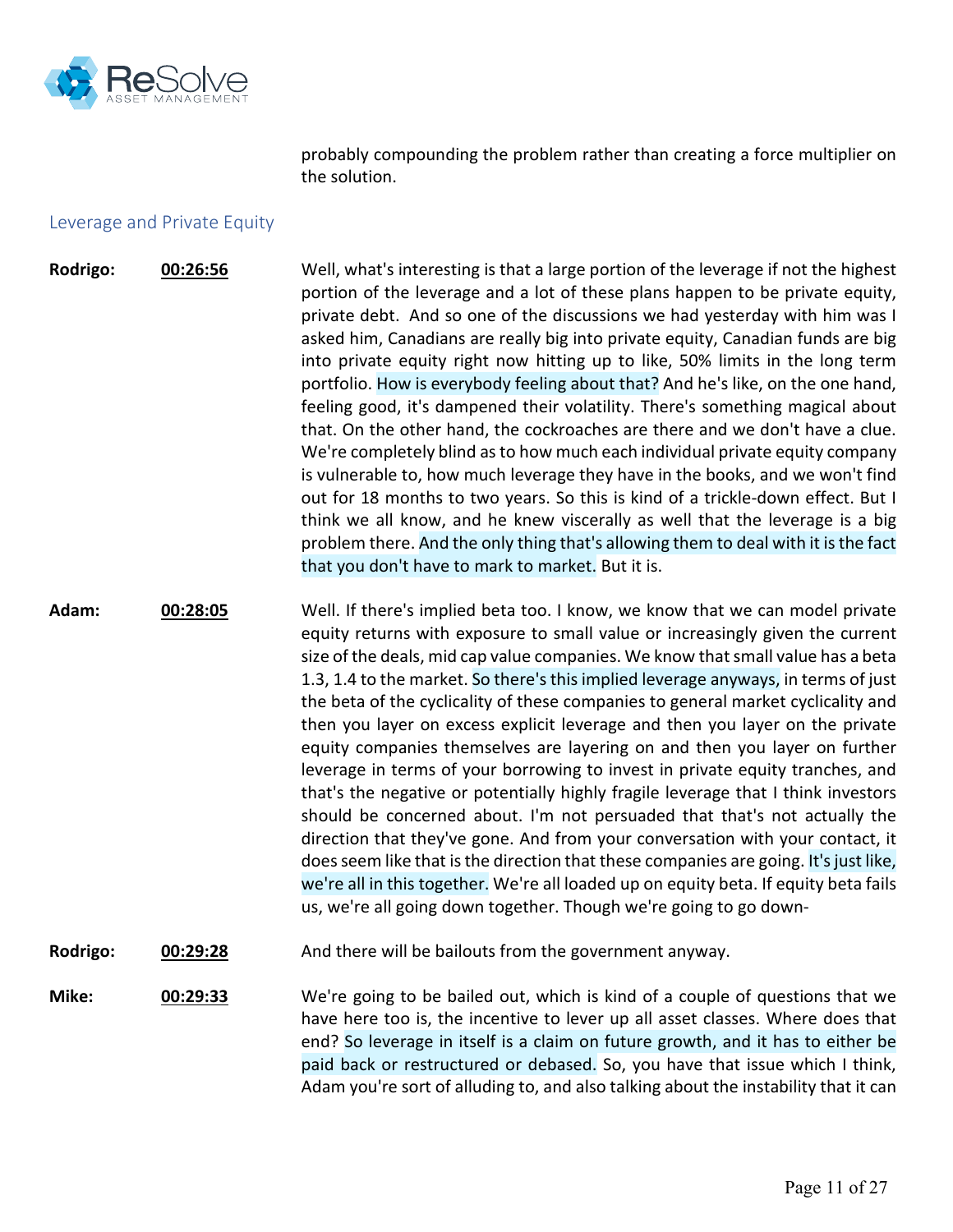

create. So you've got more efficient less volatile markets in the short term, but they are also subject to larger or single events. The instability creates this larger breakpoint and then the question of moral hazard is brought in. And for the long term health, I'm not sure that means long term health of the market, I'm assuming maybe it does. But I think that there's not only moral hazard from the standpoint of the idea of risk taking so that you'll get everybody doing this until at some point, you get a massive break. There is also the regulatory moral hazard, which is that of the central banks of the world becoming more and more powerful. These are not elected officials. These are not officials that come into the purview of being elected in a democratic format, yet they hold incredible amounts of power. And you see, you go from 2000 where the US had 15,000 banks today having 5000 banks. That's a lot, a pretty significant contraction in the number of banks that can be operating in separately distinct marketplaces that can have some diversity of their loan book and diversity of their opportunity.

- **Adam: 00:31:13** Economic sensitivity.
- **Mike: 00:31:14** Correct. So this is this continued increase of potential instability. It's that castle of sand that you don't know which grain causes the potential earthquake or the potential actual realization of uncertainty where you get the falling sand, down the pile. But these are-
- **Adam: 00:31:38** It's a weird situation because as you say, leverage, all things equal leverage creates instability. But to the extent that diversification creates robustness, so if leverage is used to increase diversification, there's this competing dynamic, it's interactive. So if you're taking on leverage in order to increase diversification, you're actually making the system more resilient. Then there comes a point where too much leverage makes it, it overcomes the value of diversification and we begin to move back into a state of fragility. I don't think we're anywhere near just observing a typical pension portfolio or typical client portfolio or endowment the portfolio. I don't think we're anywhere near the point where if there was a dedicated push to increase diversification, we would have too much leverage for the amount of diversification. The problem is, we're increasing leverage without driving towards greater diversification and so that increased leverage creates fragility. So I think there's this competing dynamic.
- **Mike: 00:32:56** Agreed. I think that helps answer the next question that's in the post. Go ahead.

**Jason: <b>00:33:02** I'm just saying like I 100% agree with that. Some of the elements where people are looking to diversify like we've talked about private equity and some of these other investments where the volatility is not as easily expressed may be low liquidity, low vol not fairly representing the risk but the risk is actually high.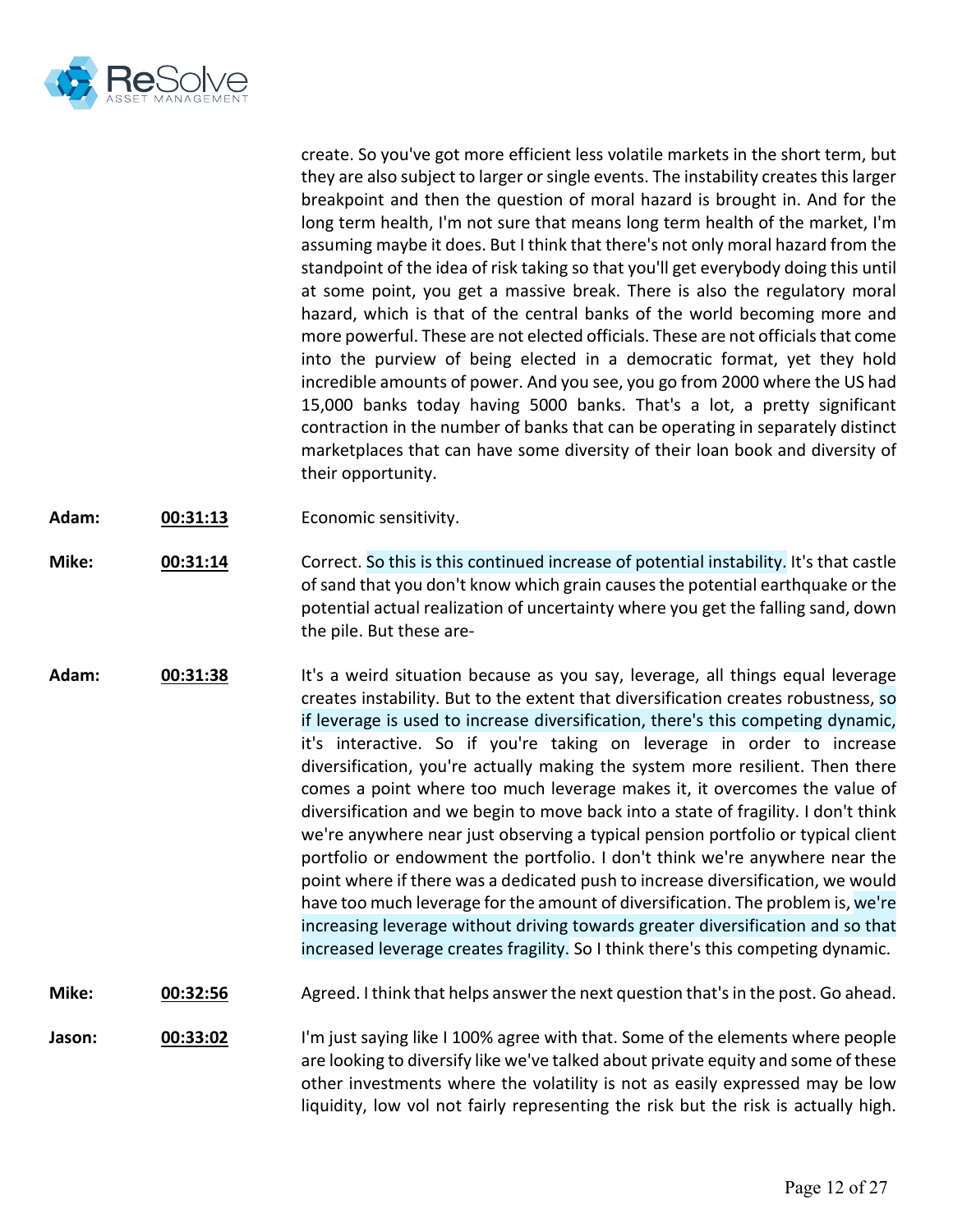

We've learned low vol often means high risk and I love your comparison earlier of strategic allocation offsets vol targeting because vol targeting gets it wrong when vol is really low and vol targeting gets it wrong when vol's really high. Generally, it's good. And the strategic rebalancing can do the opposite so that they work but I think you got to be careful when you diversify and leverage, being careful with regards to what you're trying to put in there. Don't fool yourself with some of the things you add into the mix. That may be really a lot more leverage than you then think.

**Adam: 00:33:59** And you can't. You're so right. You can't use volatility as a signal if they're obfuscating volatility. Clearly you have no sense of what the true volatility, we all know volatility is flawed anyway. But it's a whole order of magnitude more flawed when you're deliberately obfuscating the volatility by using private marks on whatever your investments are, like private equity does. It's this strange, open secret that private equity funds have low volatility because their marks are not priced by the market. They're priced by accountants, and the price of that accountants put on it changes more slowly than the discount rate that market participants use to price liquid assets and this seems to be a benefit that institutions especially really appreciate and adhere to, and it's like everyone's agreed that we're just not going to discuss the fact that they're deliberately obfuscating volatility.

## Leverage and Margins

- **Rodrigo: 00:35:17** Well, what's interesting is how volatility is viewed in different asset classes by the general public. When you talk about leveraging, sorry, leverage is viewed by the general public. So when you talk about leverage in the perspective of a portfolio, the first thing that comes to mind to most of the retail investors I talked to is, well, you can lose more than what you got like they're thinking you're going to use leverage to lever up small cap equities. Which used to be a quite a big thing in Canada, with the mining companies when I got in the business. Margin accounts were the thing, and everybody was leveraging up small cap and indeed you could lose all of your money and more and it is a real risk.
- **Adam: 00:36:02** Well, most of those funds are not around anymore.
- **Rodrigo: 00:36:03** That's right. Well, I'm not talking about retail investors.
- **Adam: 00:36:05** … in 2006, 2007, right?
- **Rodrigo: 00:36:09** But even the retail investors were listening to the portfolio managers quarterly calls saying what they were doing what they were levering, and they're going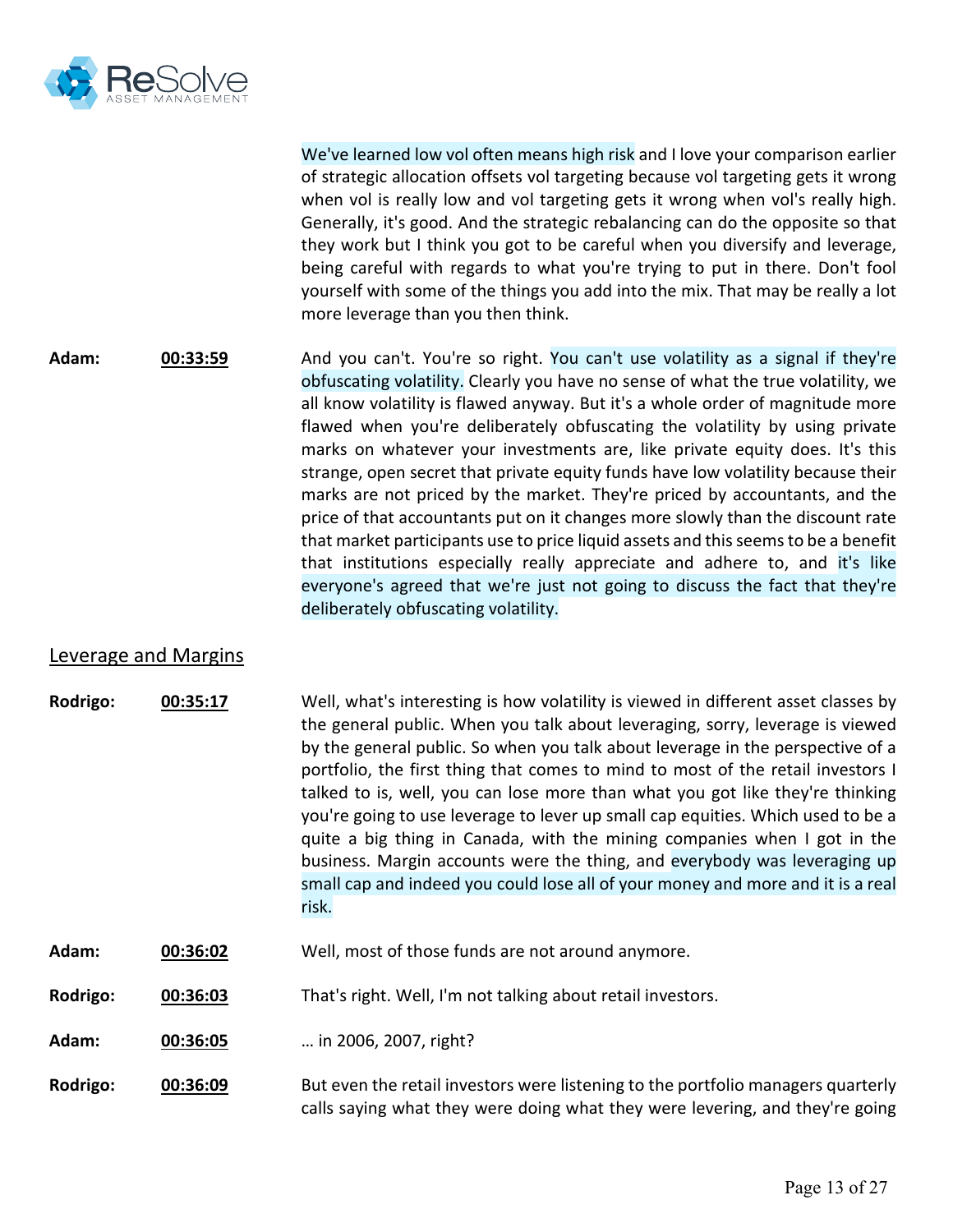

up to their broker with their margin accounts and levering to the hilt. So that is one way to view leverage and now because of what happened in '08, Canadian investors are terrified of the word leverage. So there's this general leverage version. But as you mentioned, this is a different story when you're dealing with a well-diversified portfolio, that when you're using leverage in order to increase diversification. You're not levering up a small cap equity. You're using leverage to maximize diversification. The other area that I always find interesting, when I mentioned look, we're going to grab a well-diversified portfolio and you can have it non-levered and this is kind of the result you're going to get. If you use a little bit of leverage. Here's how you can get a better outcome for the same risk. This is kind of Nobel Prize winning capital market line type of stuff. And they're like absolutely not… I'm totally against leverage. Well tell me about your home and the two other homes that you own. How much leverage do you have there? 20% money down, 80% leverage? Well, that's totally except it's Canada, Toronto doesn't go down. It's totally acceptable for institutions to give massive amounts of leverage at a five to one ratio to individuals, the individuals are okay with taking it with perfect comfort. But the moment you talk about maybe adding a 20% leverage to a well-diversified portfolio, it's absolutely not going to happen. I can lose it all. I just find that cognitive dissonance, has always been fascinating to me. And you can talk about it with them and point it out and yet they just feel like it's still different. So maybe, what is the difference? Is it different?

- **Adam: 00:37:53** I think it's hidden leverage. People don't notice. People are not constantly pricing their homes, so they are not thinking about their wealth in the context of this levered asset. So, there's just no incentive for anybody to have risk aversion-
- **Rodrigo: 00:38:15** There is no incentive to call in the margins either. The margin calls for those because then they abandon the property and it goes to shit. They're like, oh, you can't pay sure. Stick around. Let me know when you can pay again. Maybe there's some safety there.
- **Adam: 00:38:30** I don't know maybe. In Canada, we haven't really in like 30 years we haven't had any downturn in real estate even in 2008. There wasn't a meaningful downside. It's sort of flatlined for a year and then resumed its climb. As Canadians we don't really know and in other jurisdictions, obviously in Europe you had all these borrowers in Eastern Europe who are borrowing in Swiss Francs, and Euros who became very intimate with the risks of leverage where the liabilities were rising profoundly because the currency that they borrowed in had been rising relative to their local currency at the same time as the value of their local asset had declined by a substantial amount. So you get these double whammies. So, I think if you were going to talk to somebody in Ukraine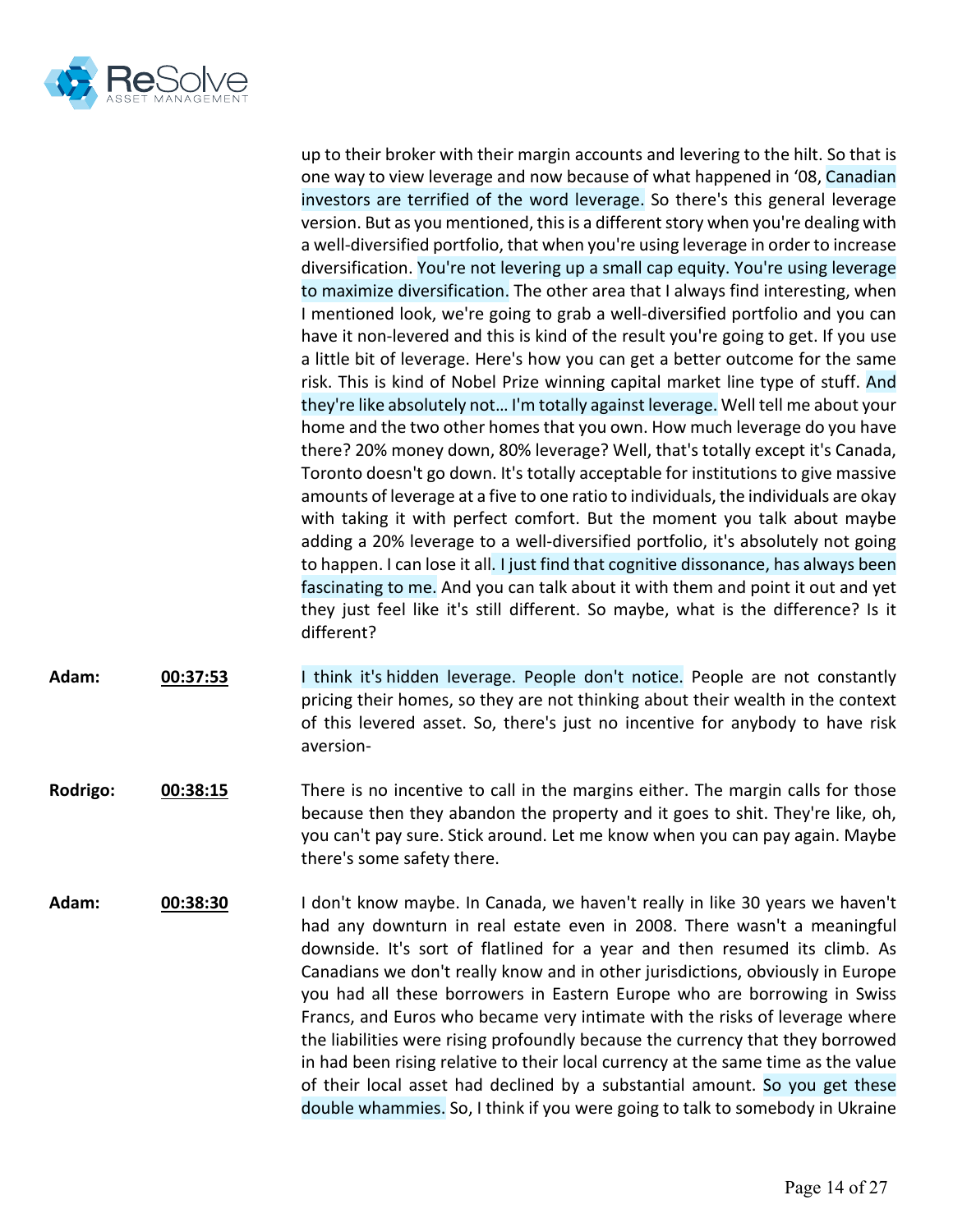

or some of these Eastern European states that they would give you a very different impression of how to think about the borrowing for a home.

**Rodrigo: 00:39:42** Even though it wasn't a private wealth individual and he was very against leverage, but then I asked him what he's doing right now, and he's a deep value, small cap stock picker. And I stared at him. I was like, so you must understand the balance sheet of their particular companies. He's like, oh, yeah, I get it, I'm fully involved and, how much leverage do they use? Well, it's different balance sheet leverage, not the same thing. Again, hidden leverage skews the perception of the types of risk that you're taking.

**Jason 00:40:18** I'm just thinking of like, okay, so you're absolutely right, five to one if not 10 to one is the norm, if not 20 to one, in fact is not the norm if you're first buying a home in Canada, and there is a comfort level with that. Let's go to a five to one. I'm imagining I'm a listener trying to figure out what could I do? You want to go five to one? What do you invest in and how do you most efficiently get that leverage? The second one, leverage as a tool and the availability of the variety of tools varies dramatically, which we can touch on later. But what do you do with a five to one, if you're going to leverage five to one, does that change what we've already talked about at all or?

**Rodrigo: 00:41:06** It comes down to, we always talk about this left tail and equities. When you invest in the market, you have this left tail reality that it's a four standard deviation event that happened once every 10,000 years, but it actually happens once every five to 10 years. That is true in a single asset class. It is a problem. You levered up and every five to 10 years, you're going to have a four standard deviation event and you're toast. It's almost certain that you're going to lose all your money. So how do you do that better? Well, how do you reduce the tails? Well, you're reducing tails by having things that zig when the other ones zag. Let's look at 2020. So what happened to the average portfolio? The truth is that the vast majority of real money isn't 100% equities, or 150%. They're in equities and they're in a bunch of bonds and sovereign bonds, government bonds, German gilts, German bunds, Canadian government bonds all made money while the market was going to shit,- gold was up. So when you include those asset classes, guess what happens? You start seeing a more normally distributed function. Those fat tails actually you don't see four standard deviation events. You can see three standard deviation events very rarely. But you're now hovering around one to two standard deviation events with a welldiversified portfolio. So now that that's kind of out of the way for the most part, you can now use … leverage in order to use that. Now the question is, where can you get that leverage? How much would they charge? When we were part of a broker dealer, what was their margin rates? How much was the borrow cost? 8% or something like that back in 2004.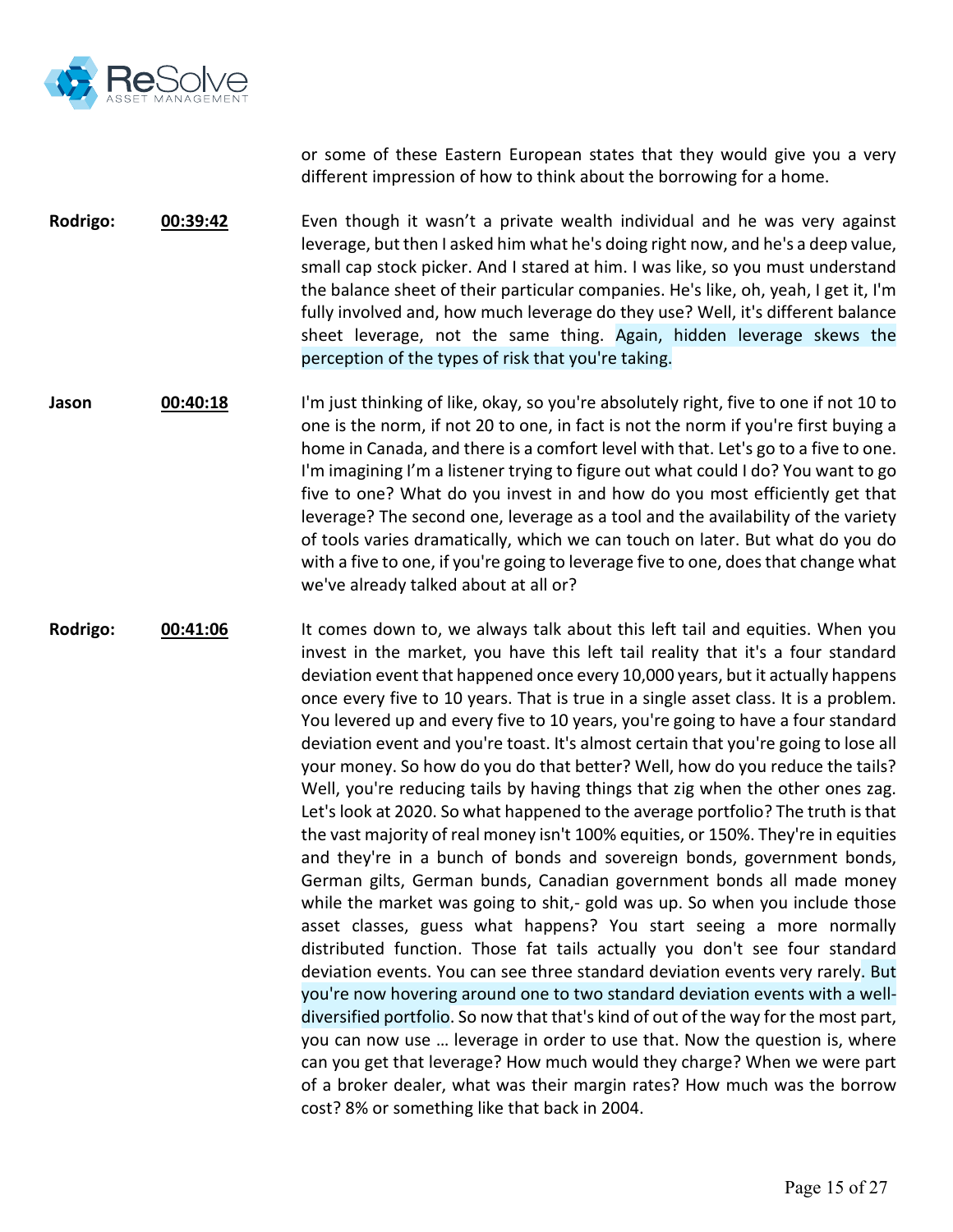

| Mike:    | 00:42:51 | For what particular?                                                                                                                                                                                                                                                                                                                                                                                                                                                                                                                                                                                                                                                                                                                                                                                                                                                                                                                                                                                                                                                                                                         |
|----------|----------|------------------------------------------------------------------------------------------------------------------------------------------------------------------------------------------------------------------------------------------------------------------------------------------------------------------------------------------------------------------------------------------------------------------------------------------------------------------------------------------------------------------------------------------------------------------------------------------------------------------------------------------------------------------------------------------------------------------------------------------------------------------------------------------------------------------------------------------------------------------------------------------------------------------------------------------------------------------------------------------------------------------------------------------------------------------------------------------------------------------------------|
| Rodrigo: | 00:42:53 | A margin account and-                                                                                                                                                                                                                                                                                                                                                                                                                                                                                                                                                                                                                                                                                                                                                                                                                                                                                                                                                                                                                                                                                                        |
| Mike:    | 00:42:55 | Six percent plus prime. 6 to 8% plus prime.                                                                                                                                                                                                                                                                                                                                                                                                                                                                                                                                                                                                                                                                                                                                                                                                                                                                                                                                                                                                                                                                                  |
| Rodrigo: | 00:42:59 | So the problem is the-                                                                                                                                                                                                                                                                                                                                                                                                                                                                                                                                                                                                                                                                                                                                                                                                                                                                                                                                                                                                                                                                                                       |
| Mike:    | 00:43:02 | It will come back. There's no risk premium.                                                                                                                                                                                                                                                                                                                                                                                                                                                                                                                                                                                                                                                                                                                                                                                                                                                                                                                                                                                                                                                                                  |
| Rodrigo: | 00:43:04 | And there's nothing there. So the average individual can't say to his broker, I'm<br>like discussing the topic of this guy-                                                                                                                                                                                                                                                                                                                                                                                                                                                                                                                                                                                                                                                                                                                                                                                                                                                                                                                                                                                                  |
| Mike:    | 00:43:11 | Actually saw this advertisement on TV the other day. And Fidelity, Schwab still<br>charged 6% and IB, Interactive Brokers was talking about how they charge like<br>one and a half or whatever it is. So there's your spread, it's, in the current<br>marketplace, I think it's around 5%. For someone at one of the large broker<br>dealers to try and employ any kind of retail leverage. Really is not worth. It's<br>hard.                                                                                                                                                                                                                                                                                                                                                                                                                                                                                                                                                                                                                                                                                               |
| Rodrigo: | 00:43:38 | Even a thoughtful investor who listens to this conversation and says, okay,<br>leverage is useful if I have a truly diversified portfolio, I'm gonna talk to my<br>broker and try to implement. It's a non-starter with that much "vig". So, first of<br>all, you have to go to other broker dealers that provide really institutional style<br>borrow. If you're going to try to lever up ETFs, or equities or whatever, and<br>going from a traditional broker to that requires a level of expertise and the<br>brokers that offer that are not easy to deal with as an individual. So it's doable,<br>but it's tough. And then let's say that you do get there and you realize this is<br>really good. But it's still expensive because I'm dealing with smaller account<br>sizes or maybe I'm just doing like cash borrow? This is where I think what you<br>were getting at, because I know that's your jam Jason. Why don't you tell me<br>about the efficiency of being able to use leverage on using futures contracts?<br>What is so special about futures contracts? It almost seems like its primary<br>function. |

# Leverage and Futures Contracts

**Jason: 00:44:49** Yeah. Let me first start by saying I'm not recommending anyone go out and five to one and borrow to invest. Just was trying to entertain the idea if you're going to do that. You're really going to think about diversifying. And you're really going to think about how are you going to get that borrow and I think we hit on the point I wanted to get to is that-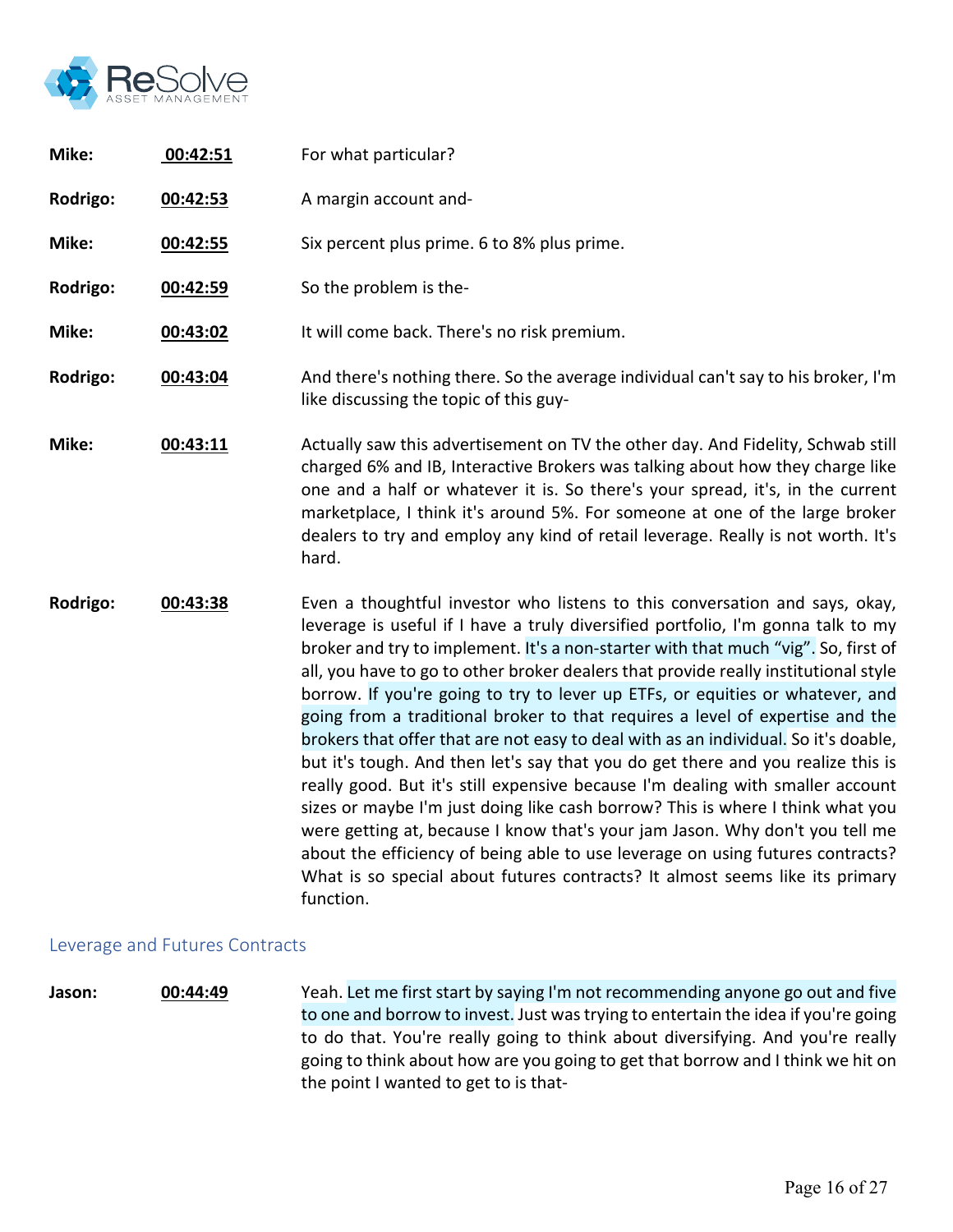

#### **Mike: 00:45:08** Really? I had my banker on the line who-

**Jason: 00:45:12** The ability to borrow. And borrowing is a tool and it needs to be used wisely. But there are vast differences between John Public and a professional investor and institutional investor. So certainly one of the tools we have available to us as a professional investor are futures contracts, which have implicit leverage built into them. And on a daily basis, every day, there's a clearing mechanism where we don't have counterparty risk. So that counterparty risk is cleared for us on a daily basis. So, we have a great degree of comfort in our counterparty, which is a big risk if you take on if you borrow or lend large amounts of money to an individual and you say, well, let's square up in a year. That creates a bending and breaking in the system. But, I won't get into all the nitty gritty details, but certainly we've seen that the use of futures contracts used wisely, can create tremendous opportunities from a borrowing cost standpoint. It's just less expensive to borrow. It gives ourselves access to effective borrowing rates and credit advantages in terms of low credit risk that are just generally not available. You a smaller investor can use it, but they're dealing with, you need size to deal with it properly because futures contracts-

- **Adam: 00:46:59** Each contract is 50 to a couple hundred thousand dollars per contract.
- **Jason: 00:47:03** I always like to think of when you're buying gas, unleaded gas you're not buying enough to fill your Honda Pilot but you're buying one train car full of gas.
- **Mike: 00:47:13** It will fill your pool you're not going to fill your car, you're gonna fill your pool.
- **Adam: 00:47:19** The gasoline exactly yeah.
- **Mike: 00:47:21** Didn't you use the calculations on that when we have in the storage issue of minus 37 crude you figured out how much-
- **Jason: 00:47:27** Yeah. I was constantly draining my pool of drinkable water overflowing with crude oil, I was being paid to put it in there but that was a lot of other technicalities.
- **Mike: 00:47:38** The point on the question's a well-diversified portfolio can only be constructed using historical returns, adding leverage changes the distribution and invalidates the analysis in a dynamic system. Yeah, true. These are complex and adaptive systems. But I do think there is a rhyme to the way history repeats itself, there's a human behavioral proclivities that that do lend themselves to performance chasing, to bias of recency and that creates the hurting aspect and that hurting aspect for humans is pretty deeply genetically rooted. And I think this is Mikey G. It's Michael G but I'll nickname and Mikey G.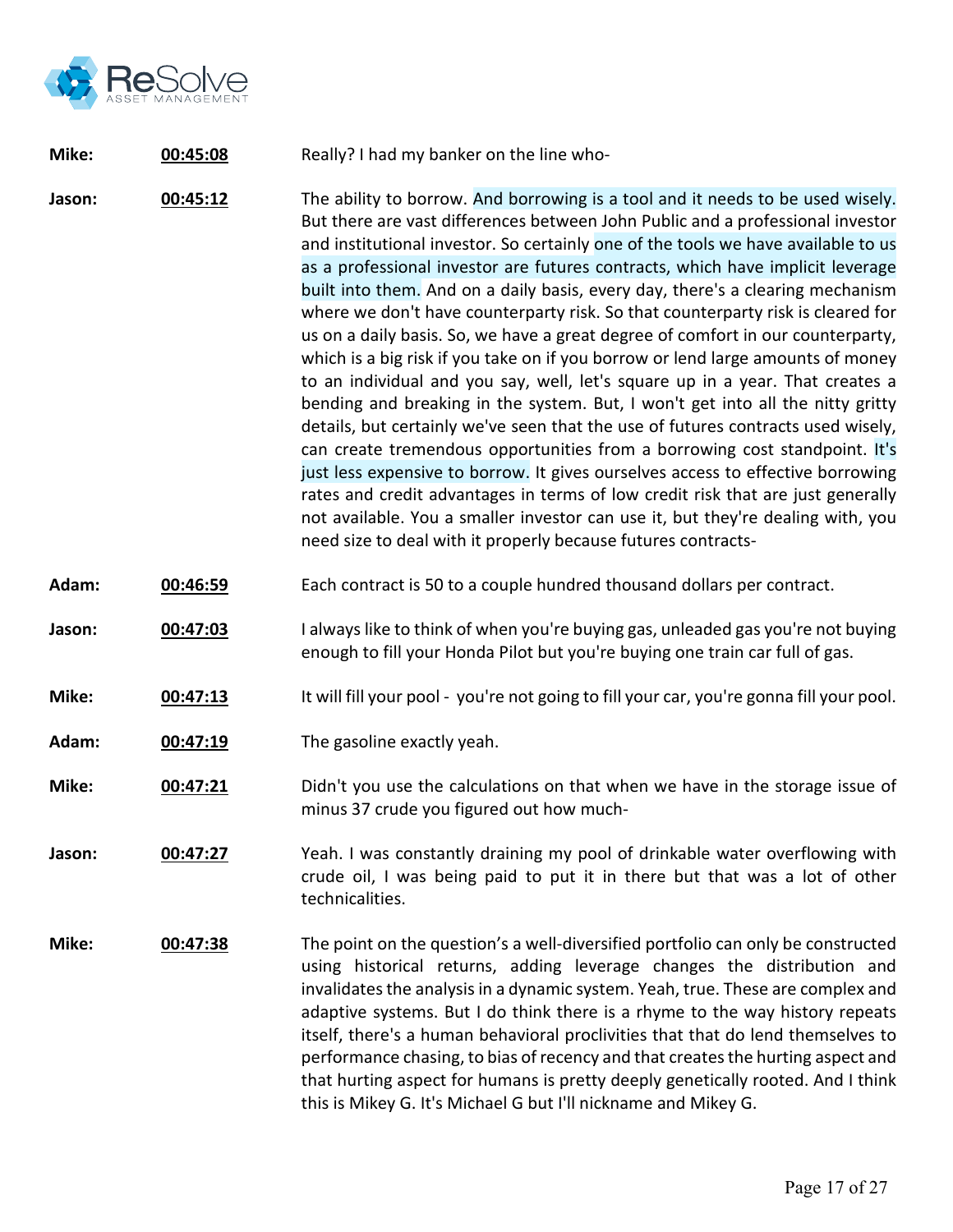

**Adam: 00:48:27** As a fellow Mike you can take the liberty.

**Mike: 00:48:28** He also mentions the fact that diversified portfolios raise the correlation in the moment of the liquidity event. That mid-March period where you had illiquidity across pretty much everything and then you truly understand what is long vol and what is short vol. And even things that you might expect would be trades that do well in short vol like long treasuries, actually struggled with some liquidity requirements in that period. So you make some good points.

- **Adam: 00:49:09** There's a clue there, too, right? It's a bit of a clue. Just going back to his idea of how well diversified portfolio, can be reconstructed in retrospect? I'm not sure that's quite true. Certainly there are elements to it that lean into history. But I think we can safely say that commodities and hard assets are fundamentally designed to thrive during inflationary episodes that stocks are fundamentally designed to do well in a growth environment, that bonds are fundamentally designed to do well during deflationary episodes. So there are elements to diversification. If you want to take it to extremes, a put option is structurally designed to be negatively correlated to whatever the underlying it's essentially so-
- **Rodrigo: 00:49:57** It's structurally designed to deal with inflationary periods. I think if you wanted to take it to the limits, which is I think what Mike was saying. So what he's talking about is correlation risk, these things are non-correlated until they all are correlated. There's a risk there, for sure. And the question is, how long is that risk? When does it happen? And I think it happens at liquidity events. When there's a complete like, okay, let's just take all the bets off the table and go to cash. And we saw that in March, we saw it, we see it every time there's like a momentary period where the rug has been pulled out from under you. And that's when the Fed steps in and makes sure that the markets are working and functioning correctly. And the moment that they step back in and add that oil to the gears, all of a sudden, the diversification comes back online, but there is that gap risk and the more levered you are, the bigger the gap. I would bet that if you...let me finish my thought. That gap that could possibly be filled by what the most loved and hated option, which is that tail protection. That thing that's there when let's say we gapped down everything that correlates all of a sudden for three days down volatility spikes, a long vol strategy can mitigate a lot of the issues with whatever levered position you want to be in.
- **Mike: 00:51:22** Totally. And I think this is where it gets hard. This is where we're quite systematic in our thinking and it becomes more art. And I think, Adam, you've got a great story of 2008 where you pinpointed the epicentre of the European banks as being the closest to the actual epicentre of the tectonic event, if you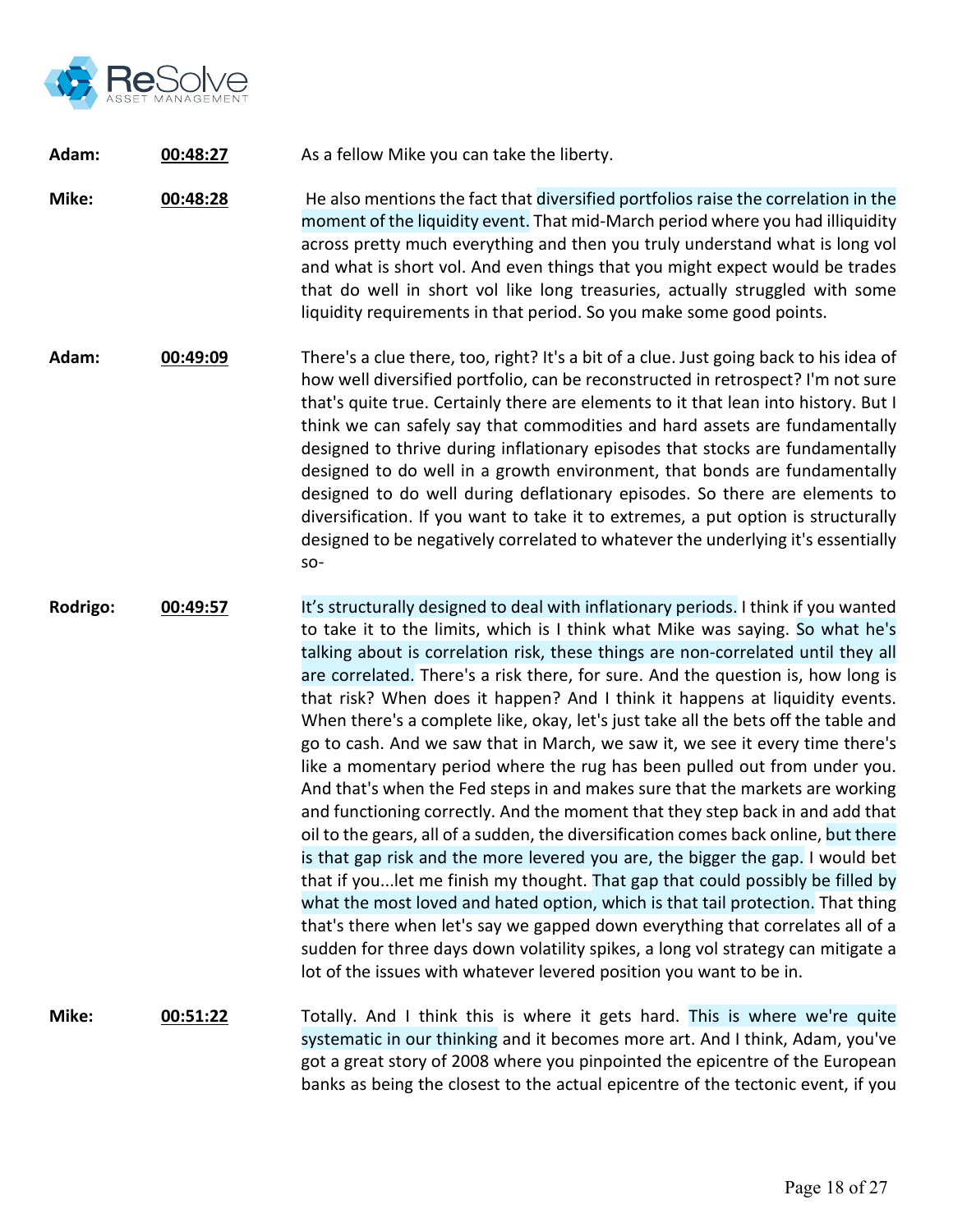

will. And maybe you can share some stories around that because it's really hard to do that. Even when you-

**Adam: 00:51:52** Yeah, it requires a different way of, there are ways absolutely using network topology and there's quantitative ways to identify clusters centres are where there are risk centers. And so this is absolutely a very interesting area to explore. And there's really good war stories from 2008. And I'm certainly happy to go there. I did want to talk about, because I didn't mention sort of this clue and Michael G. mentioned the idea that when you add leverage, even in the presence of strong diversification, that when more market participants are leaning into leverage, eventually the leverage itself becomes the systemic risk.

> So I think that's a really interesting statement. I think there's a clue there because it's not like it's impossible for systematic managers to measure to a reasonable approximation the total aggregate leverage in the system, and so is there a feedback mechanism that systematic managers can use, that allows them to look at their target leverage relative to aggregate leverage in the system and say, great, there's not much leverage in the system, my systems say that I should be more levered, I'm going to add leverage. But when my systems say that I want to be more levered, but there's a high level of aggregate leverage in the system, then you begin to reduce leverage. And in that way, your adaptive system becomes adaptive to the markets adapting, and I think it's an extra layer of thinking that again validates or provides a way to see how even systematic strategies can adapt to markets that are simultaneously adapting.

- **Rodrigo: 00:53:50** It's insanely reflexive. Mike actually just asked another great question. That's an assumption in the growth of systematic strategies that's designed to offset those biases, changes those assumptions, he's right. You have this perpetuating system going, creating a popular trade. But there are ways like we've identified it, we are ways to identify that there's a bias. And how do you make sure that you use quantitative methods to identify the biases?
- **Adam: 00:54:25** There's a difference because I think and Michael, you can clarify, maybe we'll have you on this discussion but, if you are moderating your leverage by instead, taking on tail risk strategies, you've identified you've got risk, you've got high levels of leverage. Therefore, I'm going to buy tail hedges, there's two ways to reduce the risk. Maybe there's more but let's talk about two. One is reduce exposure. Another is keep your exposure and layer on more exposure. So, you're going to introduce a tail but that tail hedge comes by introducing more exposure. If you're managing your tails or managing your exposure in response to the identification of the fact that there's lots of leverage risk in the system, you're adding to the leverage risk. If you are reducing exposure, you are not, so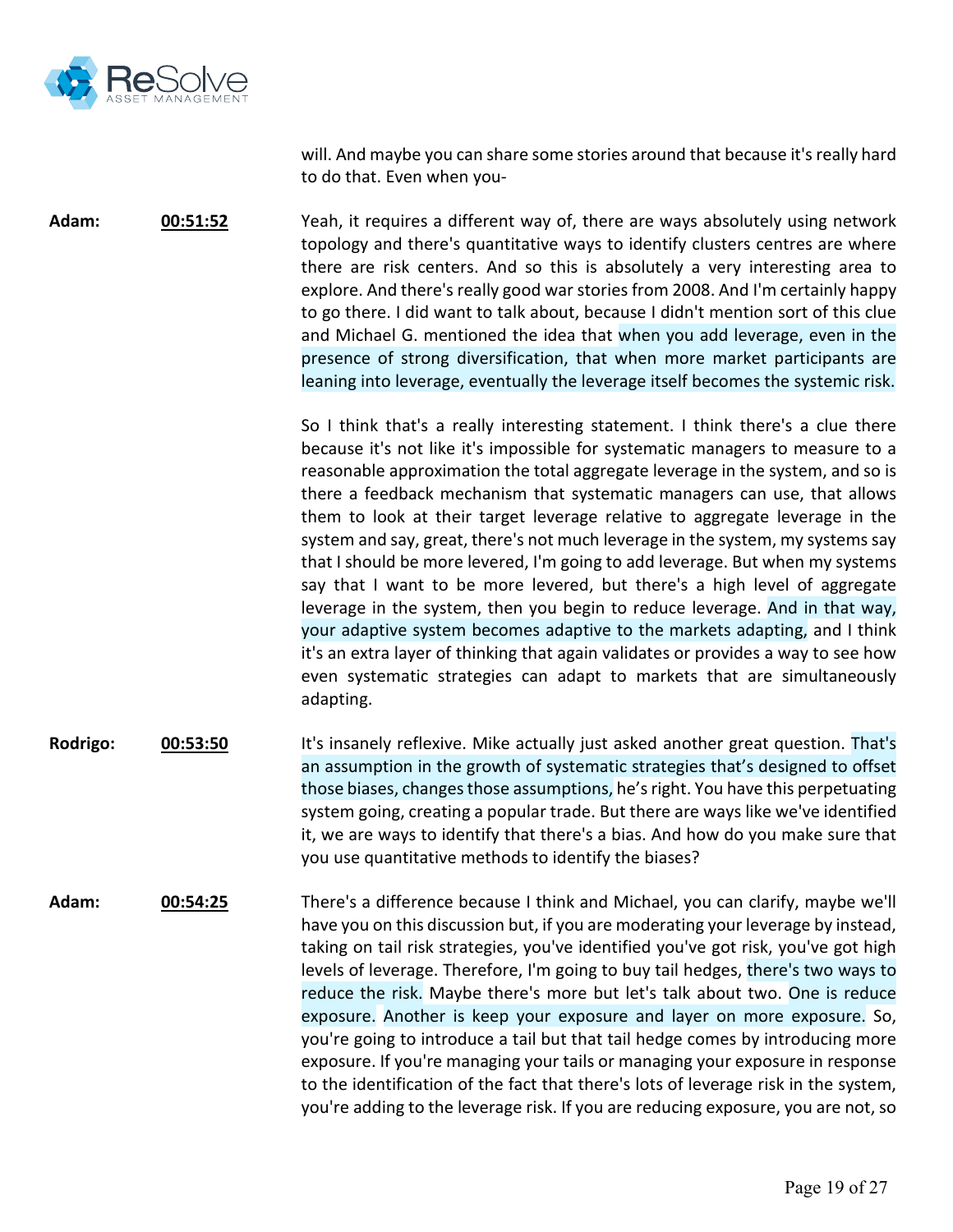

I do think that Michael G has a point. But there's two ways to think about it. And one way reduces aggregate risk and one way changes the nature of aggregate risk, but probably doesn't reduce it in the many instances they actually exacerbate it.

**Rodrigo: 00:55:43** My guess is that Michael would rather not have any leverage in the system. I'm not sure he's a tail hedge guy. But the way to deal with this risk is you're going to reduce your exposure, maybe have no leverage from an explicit perspective, you still have the leverage embedded in the asset classes that you invest in, hopefully you diversify, and you will still have at the level of risk that you have decided to participate in, you will have more gap to your exposures than you have in the past if indeed this is true, it is a reality of the markets and the question is, do we want to give up? Or do you want to say okay, that's the new reality, let's try to be reflective of that and solve it. Understand the nature of the market and do something creative with it. It's always been this way.

**Mike: 00:56:27** Then there's another point of, in his initial comment, well diversified portfolio, is there a way to identify how many actual bets you might have in a portfolio? Because those are dynamic as well and how sturdy are they? How rugged are they to actually be supportive? Are they structural in nature? Are they potentially vulnerable to that liquidity event? Gold's a great example. So you think that gold provides this opportunity for a different asset class, but in March, it really doesn't. Is it the same? Even a better example would be treasuries, you think that that's going to be there and there was there was actually some liquidity issues in US Treasuries and notes. So it's an interesting concept.

**Adam: 00:57:18** It's true. Thinking about bets, as you say there's a number of different lenses through which you can think about the number of independent bets in the portfolio. And if you just use the contemporaneous correlation estimates to calculate bets, then you're making some strong assumptions. So, if you're going to think about how truly diversified your portfolio is then you need to create scenarios given your current portfolio weights. Let's create some scenarios where the correlation structure is highly punitive to your current exposures. How many bets do you have in the portfolio and what is the implied vol if you're...if you're simply running your exposure based on some kind of contained contemporaneous volatility estimate without introducing some scenarios or some shock estimates, then you run the potential to be very highly exposed by overestimating the number of bets in the portfolio at exactly the wrong time.

**Mike: 00:58:18** Well, and Mike has a follow up point, however when leverage is used to generate return, rather than facilitate capital formation it becomes a systemic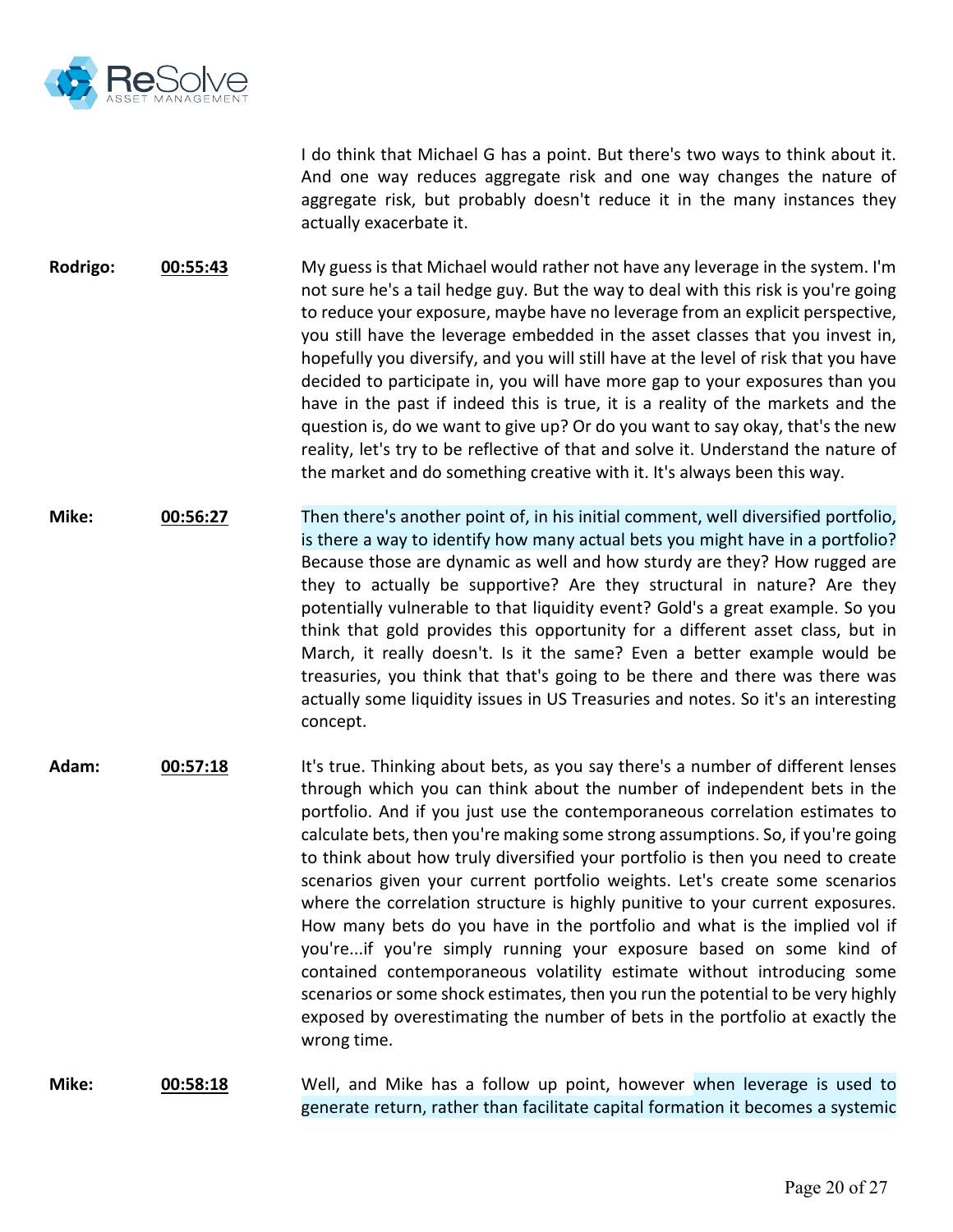

risk. Well, it depends. Is it pro-cyclical or is it counter-cyclical, to your particular portfolio? If it is a tail hedge protection or some sort of counter-cyclical event in your portfolio, I'm not sure that that actually becomes a systemic risk. It's like a short seller. What do short sellers do? Well, a short seller actually stabilizes the market because when you have a decline in the market, those short sales need to be covered and it reduces the drop because those sales that were made by call it short money, smart money at the top, have to rebuy and they will be a stabilizing force in the market. So I'm not sure-

- **Adam: 00:59:12** I also think that the idea of capital formation is you get capital formation when your expected return on investment is higher than your weighted average cost of capital. So there's a lot of estimates in there. And like I said-
- **Rodrigo: 00:59:27** You can be levered into a company that is just losing money.
- **Adam: 00:59:31** Absolutely. Obviously, if investors and corporate managers are acting rationally then they're not taking on debt in order to facilitate investments in projects that have negative expected value after accounting for the cost of capital. Properly functioning economy managers are deploying capital in order to create capital formation by-

#### Leverage and the Banks

- **Rodrigo: 00:59:59** It's many wheels. It's many wheels in the machine going like they're all...we'd love to create narratives around. It's this and that but the truth is that to benign, to make a bank seem like them giving leverage for the sake of leverage to a portfolio manager that's just trying to get excess returns. Well, what's the bank's role there? The banks is going to have a P&L there, and the better they do there, the better they manage the amount of leverage that they provide, they're going to get a fee for that, that fee is going to go into their base, and that is going to help them finance good companies by lending to those real companies. It's all a vicious circle. It's all part of, are you managing the leverage in your portfolio as a bank well? Are you doing the right thing? And if you are, you're increasing your base and if you're increasing your base, you're able to lend more to other companies. And you wouldn't have that benefit if you hadn't gotten that extra juice from securities lending?
- **Adam: 01:01:04** You can only measure that in retrospect. You can only measure what the optimal leverage ratio is on the corporate balance sheet or on the bank balance sheet or in your portfolio, ex-post. Once you've actually realized the return on capital, and until then it's an estimate. So you don't know if your activity is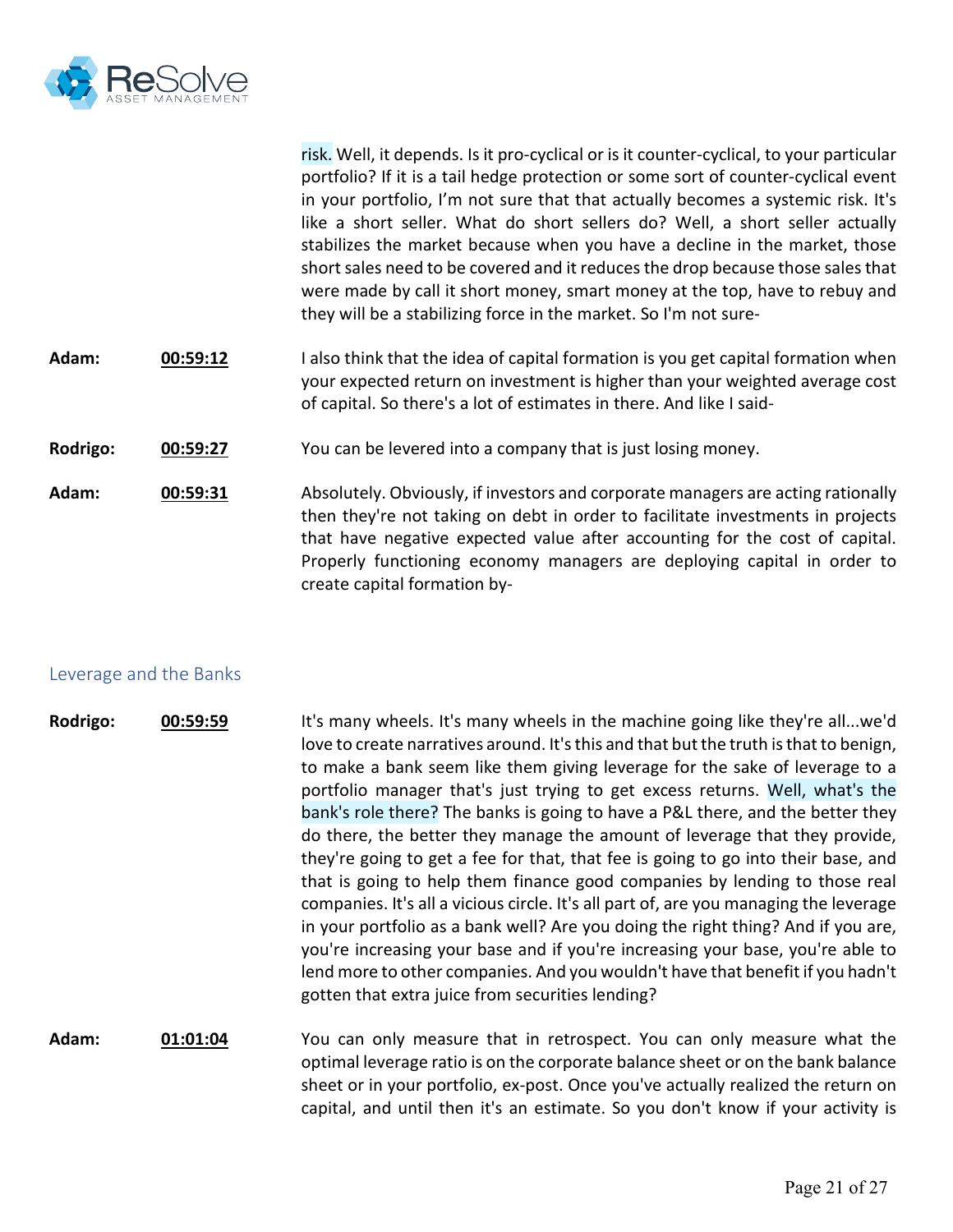

facilitating capital formation in advance. You only know that in retrospect. And when, of course, you've got actors in the market that are creating distortions in the cost of capital. Then how do you even think about capital formation?

**Mike: 01:01:44** It come back to a point that Jason made earlier about exchange listed types of futures where you have some certainty where if you if you are a counterparty to a swap with Lehman, you had a problem if you were a counterparty to an exchange listed futures contract you had a much higher level of certainty. And I think that layers into another point that, I think, Jason, you've got a ton of experience in this. And that's the different types of leverage or notionally there's a nav leverage. So, there's a leverage on your nav but then there's in the world of futures, there's a margin utilization approach because having leverage of two or 300% nav leverage with a Eurodollar contract is very different than the actual margin equity usage in the futures world. And I don't know if you want to take a poke at sort of enlightening people on that Jason at all or?

- **Jason: 01:02:42** No. They're kind of related. The margin to equity relates to the volatility of the contract and the size, the leverage of the contract, the notional value of the contract, relative to how much margin you have to put up does vary. And actually I look at that as the margin requirement as an uncertainty that never really works for you. So in the time of stress, crude oil contract margin skyrockets, when everyone's piling into VIX when volatility is low, their brokers are asking for four times notional. So, it is actually there in a way to - really it is there to protect the system. So there are a few things in place again for larger investors or professionals or institutions where we can have access to properly use these contracts.
- **Rodrigo: 01:03:43** Dave, let's remember what futures are for. They're very useful for producers. They're very useful for the economy. They're very useful for companies.
- **Jason: 01:03:52** Absolutely.

**Rodrigo: 01:03:55** And the lessfinancial participants there are, the less liquidity they have in order to hedge out those risks. So reducing the cost of hedge is important. It's part of the work. Now, on average, that is a fantastic useful tool. Do we get out of whack? Of course we do. This is a dynamic system and we can get too many speculators and too little hedgers, too many hedgers and too little speculators. And it's never a straight line that we can continue to try and create regulation in order to minimize the variance there. But it's …

**Mike: 01:04:29** …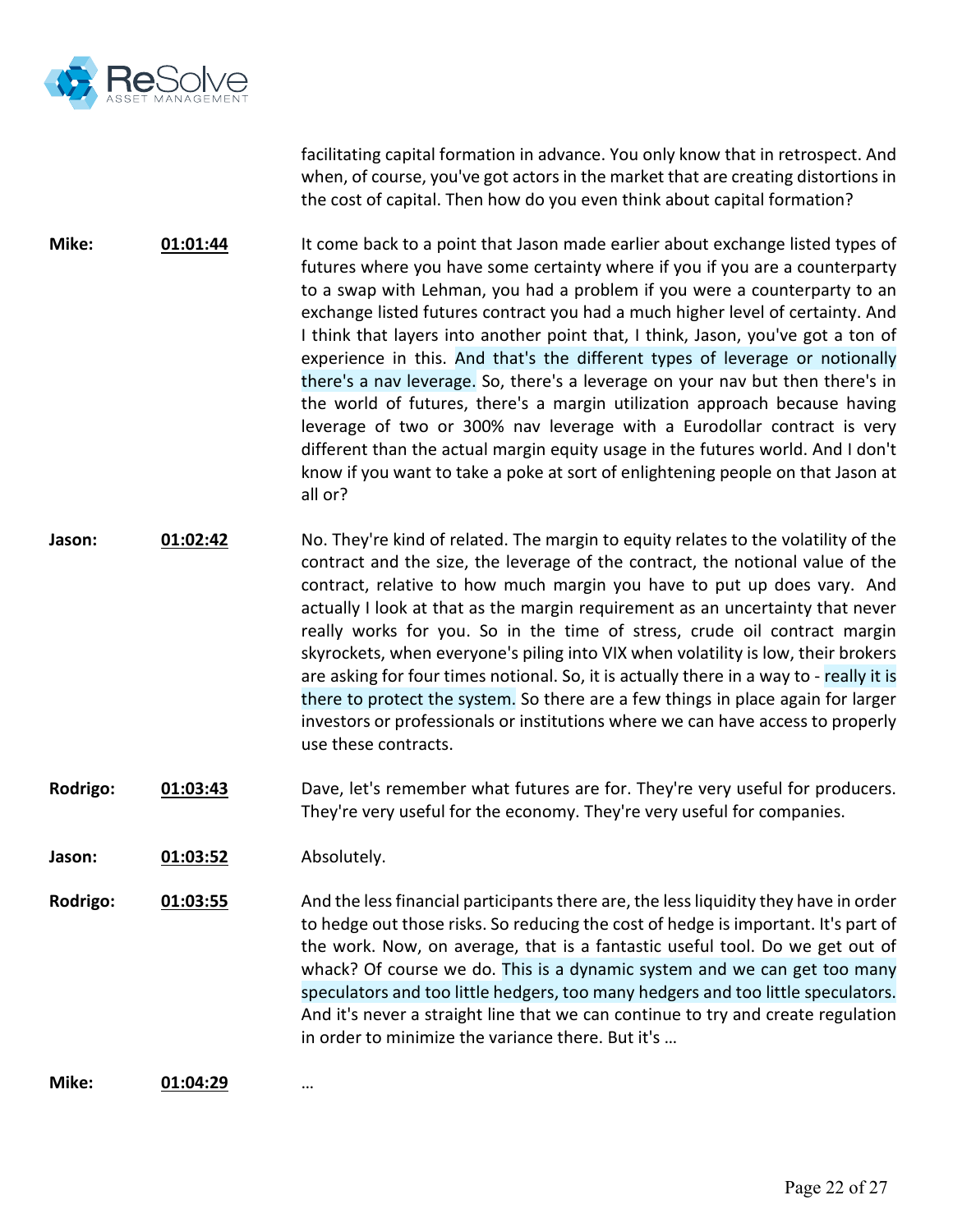

- **Jason: 01:04:32** Go ahead, Mike.
- **Mike: 01:04:34** You guys keep going.

**Jason: 01:04:35** I was just going to say in the commodity markets too it's important to understand, like in the height of 2008, which I lived through in the liquidity just vanished everywhere. But there are markets where liquidity was extremely rich. For coffee, for example. People still needed it. So the roasters needed to buy it. Starbucks was buying it, the growers were selling it. There was this rich market outside of speculators and hedgers. Of course, speculators and hedges add a lot of liquidity to the margin but to have that extra element there of liquidity is huge. Also even things like I remember on the run bonds or bonds period, the only thing that had liquidity was the precise on the run bond for the 10 year and the five year even in governments around the edges, you'd lose liquidity. And if you've got recourse loans, and you got a slightly off the run bond, and it's marked a wacky price in combination with other stuff, that all kinds of things happen. I guess the lesson is leverage turns up the volume. If you start getting static, it becomes more and more uncomfortable. So, you just need to be obviously just need to be balanced responsible by that place.

**Rodrigo: 01:05:57** And we always see it in periods of duress, those who took on too much leverage. And we'll also I wonder how many of these people care, maybe they were just like that's my risk tolerance. I know it's going to get blown up, maybe they didn't think they were going to get blown up. But you know, in the marketplace, there are always people who are risk seeking and people who are risk averse. And there's people in the middle who with the right amount of leverage cruise through. Not a big deal. … absolutely. Are we seeing a system that actually bringing up just generally what governments are levering up? And we're seeing an increase of that? For sure we are. For sure. The dynamics from inflation come in and how are we going to deal with that leverage, or we're going to reduce it and actually crush the economy or we're going to start inflating as much as we can in order to reduce our debts over time? At which point, what are the likely asset classes that are going to benefit from that? Like commodities and bonds and gold and the like that provide an offset to an economy that's in high inflation. So again, it's just a living breathing thing. And accesses come and they go, and they came in at the end of 2007 and they went by the bottom of 2009. We might be finding a similar situation in the next decade or so. If you're thoughtful about managing risk, then that's what you get paid for if you're an active manager. And if you're not an active manager, then being thoughtful about not levering up is probably a good idea.

**Adam: 01:07:26** So where do we want to land on this thing? I think where I land on it is if CalPERS is adding leverage to be able to hedge off risks that they currently are not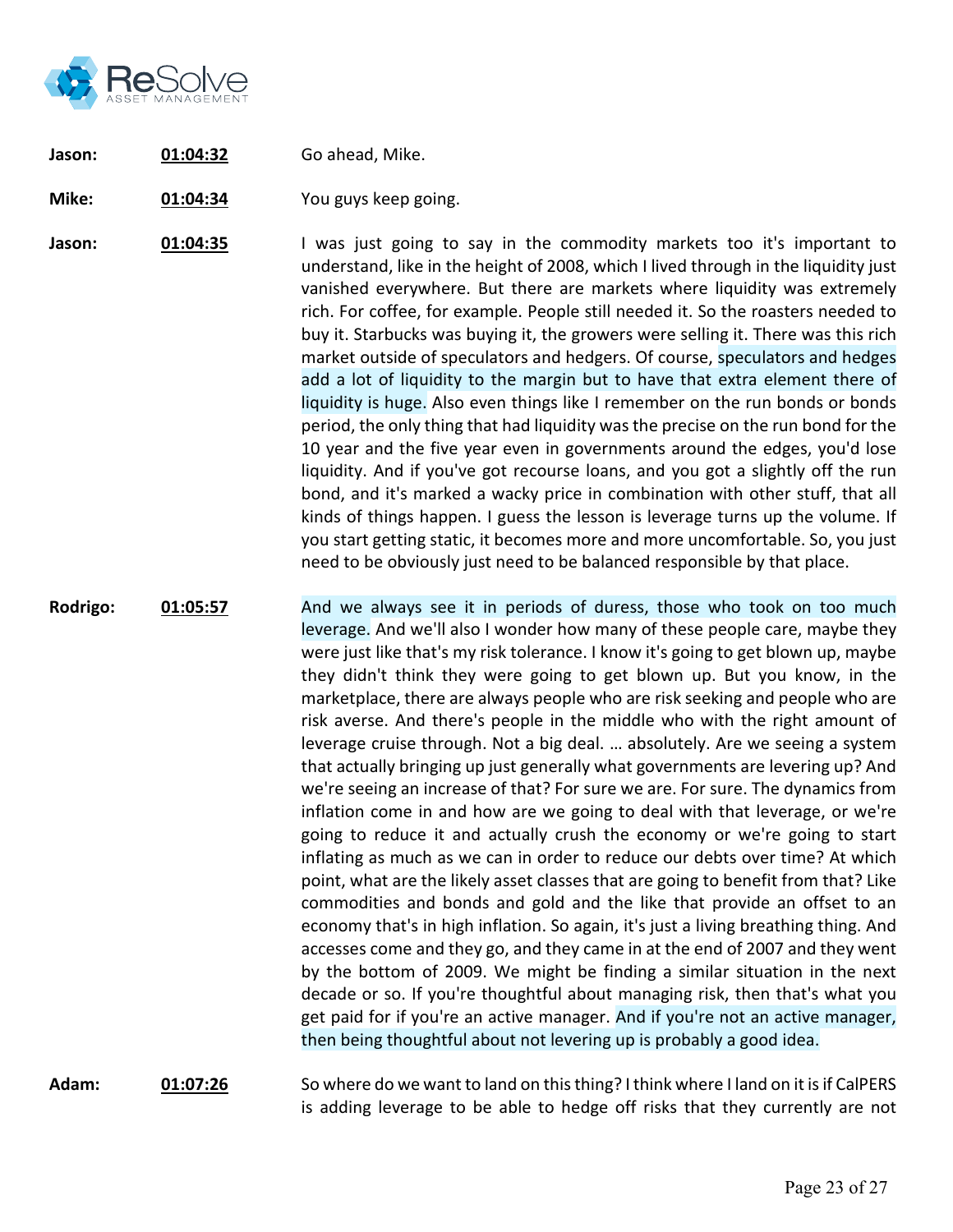

hedging while not having to lower their expected portfolio return. I'm the hell yeah. Now they're going to use this leverage to buy some combination of TIPs, commodities, gold, other asset classes that are going to hedge their - which is in an amount that's appropriate given their liabilities as well which actually have that complicates their exposure to inflation in a way that a lot of investors don't have that kind of complication. But if they're using it for that, then I think I'm hell yeah on that. If they're just using it in order to increase your expected return on their concentrated equity oriented portfolio, then I'm the hell no. And I think that does in aggregate, increase systemic risk, it increases the rest of the institution and increases the risk to the economy, and makes the entire economy more pro-cyclical.

**Rodrigo: 01:08:43** Like anything in life.

**Mike: 01:08:45** It's like the pensioners are going to experience a reduction in their benefit if that goes wrong. That has happened. All right. In Nova Scotia, we have had that happen in Canada where across the board pensioners experienced an across the board reduction in their benefits. And it had to be restructured. So that is not new. And at some point-

# The Elephant in the Room

**Adam: 01:09:08** But it's politically intractable. Look, what is the root of this? The root of this is the absurdity of a six and a half percent expected return with treasuries at a half percent. That's the elephant in the room, we didn't even address.

**Rodrigo: 01:09:23** The A&P valuations and all that fun stuff.

**Adam: 01:09:24** Yeah, the expected premium is three times higher than is probable. That's the major problem. So you could either tell your stakeholders, your board of directors and indirectly, the pensioners that are relying on this future stream of income that CalPERS has gotta purport to produce, that they need to reduce their expectations about what the income that is going to be produced from this portfolio, or the state is going to raise taxes in order to make these pensions whole. Or some other gap needs to be filled, or you carry on this facade, this circus that we're just going to lever up in order to be able to make our return targets. What everybody knows. I'm sure all of the internal discussions in the CIO office at CalPERS are all listen guys, I know we're never going to make these returns. But we've got to make a show of it. Because our political stakeholders, require it and the public will not tolerate any of the other options that are available to us.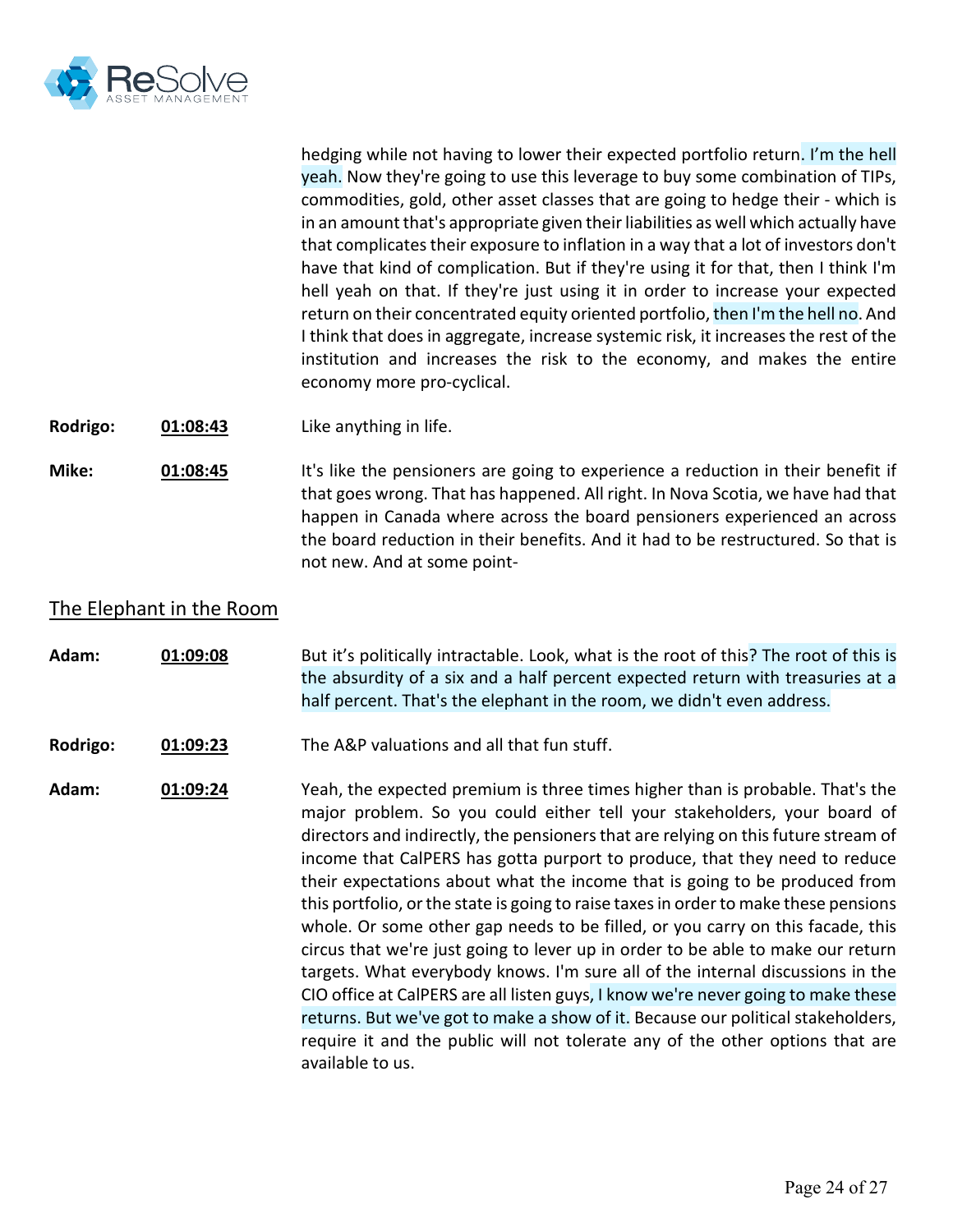

- **Rodrigo: 01:10:35** So I think in closing, I think you asked what do we want to take away? I think takeaway, we like to paint these things as one or the other. But the truth is that it is all grey. Is this a tool that is good or bad? It's neither. It can be really, really good. It can be really, really bad.
- **Adam: 01:10:55** So it's both?
- **Rodrigo: 01:10:57** It is depending on, depending how you're implementing it.
- **Adam: 01:11:03** I would say it's both. It's not neither. … I know English is a second language. I'm sorry.
- **Rodrigo: 01:11:13** I'm sitting in front of the thousands of live listeners right now. Nobody even asked if - we we're all supposed to wear blue and Jason didn't get the memo.
- **Mike: 01:11:24** No, that's dark blue. He can't tell. There is no black and in actual fact in the colour.
- **Adam: 01:11:33** By the way, I want to shout out to Michael Green who clearly was responsible for sparking a lot of the directions we went in this discussion and Mike, your front and centre in terms of someone who was targeted to be on this this show. We got some guests scheduled for the next couple of weeks, but we're going to have to have you on sometime in July If you're available. We'd love that. So please continue chiming in and prompting hard points of discussion in the meantime, appreciate it. We had Corey poking and prodding last week and Mike this week and we're really grateful for the people that are making our life difficult.
- **Mike: 01:12:15** Fantastic. Well, it makes for good discussion.
- **Adam: 01:12:18.** 100%.
- **Mike: 01:12:18** This is not about having an easy discussion. This is the discussion that is had over happy hour in places of financial centres where you sit and talk at the end of the week about very difficult topics and how are we going to handle it. What are the changing dynamics? Mike Green is spectacular insight in the changing dynamics of market driven by passive investing. And there's some great counterpoints out there to that. And so it really is this money rebel in the hard discussions because that's where the opportunity for advancement for all of us is.

## **Rodrigo: 01:13:02** I actually have restrained myself from talking about risk parity and the blame that it gets in all this. I have the article up that we have everything in place but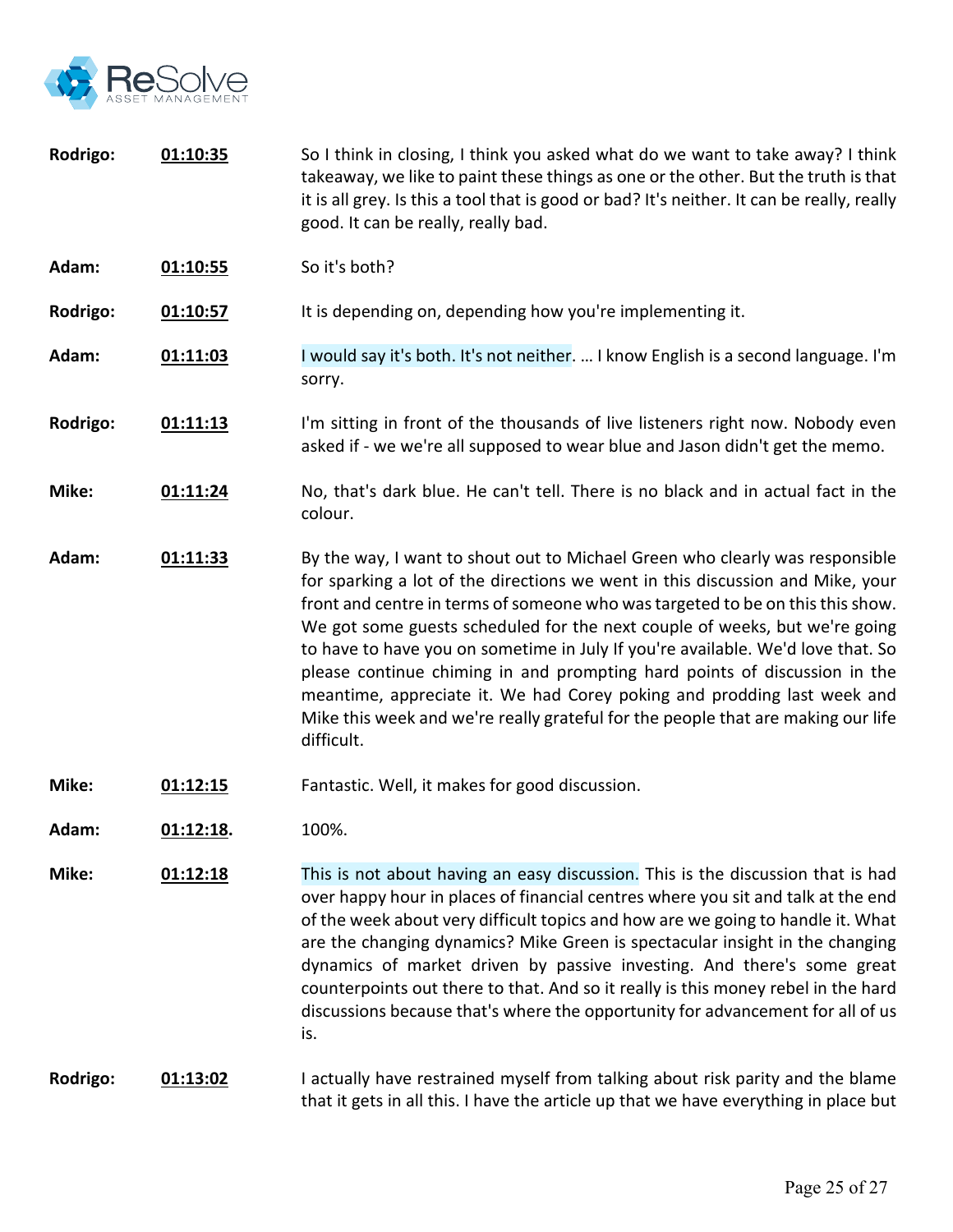

I actually want to say that from Mike to why he just keeps on saying all about risk parities and vols. We'll get you on Mike. And I think next week though we have unlike normal Rifts, we do have a set topic for next week.

**Mike: 01:13:31** We will talk a little bit about Bitcoin. We have a pretty crypto in general and Canada has been very much like you have right Robinhood's taking the blame right now. It's true. There's been some stories that are very sad and Robinhood to about some traders that have had some pretty significant outcomes on the negative side. They've caused some angst. We're getting back to the point. Canada was the first to evolve and develop an ETF and exchange traded fund. Canada has also been on the leading edge of developing an exchange traded closed in fund for a Bitcoin trust. And our head of futures trading moved on from our firm from ReSolve to Three IQ to develop that product. So we're going to have him on next week, we're going to talk about crypto. Is it the new digital gold? How is it impacted in the digital economy? Very interesting topic. You have people like Paul Tudor Jones talking about a 1% allocation being a very smart allocation. If it goes wrong, you're not hurt too much. But if it is the next coming, then you have an exposure that could have some significant impact in your portfolio. So we want to talk about all of the good, the bad and the ugly with respect to that and Shawn has been instrumental in architecting a product that is traded on exchange, its prospectus based so it can be offered to the broad public and so this is a very interesting topic. And I will also say that Andrew Miller's podcast that we were talking about today will be live shortly too. So we talked about that earlier today that's going to be live on the ReSolve site. And I think there's some interesting-

- **Adam: 01:15:12** That was excellent, by the way. As usual, Andrew, just tremendous insight cover, oh, God, a dozen different topics all of which I think are timely and relevant and where Andrew had a very divergent opinion I think from common views. So highly recommend people tune into that probably dropping sometime likely next week.
- **Mike: 01:15:34** Like, share and subscribe, hit that bell so you don't miss a single episode.
- **Rodrigo: 01:15:39** You're responsible for saying that.
- **Mike: 01:15:43** Hey, topics we missed today. I wanted to talk about our experience with China and how China has been trying to get more speculators into their futures market in order to make the efficiency of that market. That was a topic that I think listeners would be very keen to hear about. I don't know-

### **Adam: 01:16:03** We've got people that we can bring into that conversation, who'll be able to add to that and I think they would be great guests. That's a really good point.